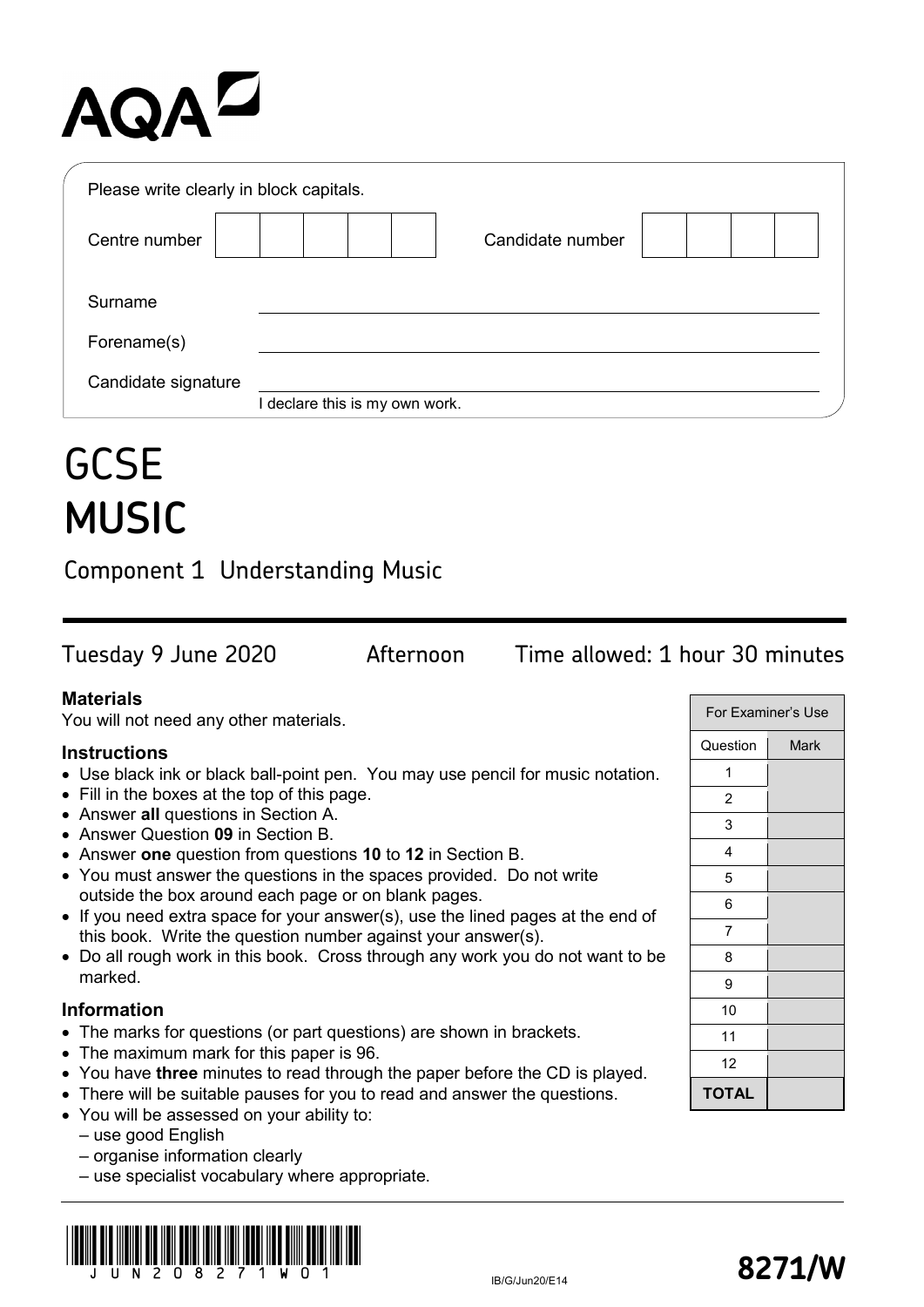| You may find it helpful to tick a box each time you hear the excerpt.                                                                            |            |
|--------------------------------------------------------------------------------------------------------------------------------------------------|------------|
|                                                                                                                                                  |            |
|                                                                                                                                                  |            |
|                                                                                                                                                  |            |
|                                                                                                                                                  |            |
|                                                                                                                                                  |            |
|                                                                                                                                                  |            |
|                                                                                                                                                  |            |
| Name the brass instruments heard during the instrumental introduction.<br>$[1$ mark]                                                             |            |
|                                                                                                                                                  |            |
|                                                                                                                                                  |            |
| Lyrics extract from - Baby Come Back by Eddy Grant (Pato Banton version)<br>cannot be reproduced here due to third-party copyright restrictions. |            |
| Which of the following best matches the form of the melody in lines 5-8?<br>$[1$ mark]                                                           |            |
| <b>ABAC</b>                                                                                                                                      |            |
| On which beat or beats of the bar are the chords played during this excerpt?                                                                     |            |
|                                                                                                                                                  | $[1$ mark] |

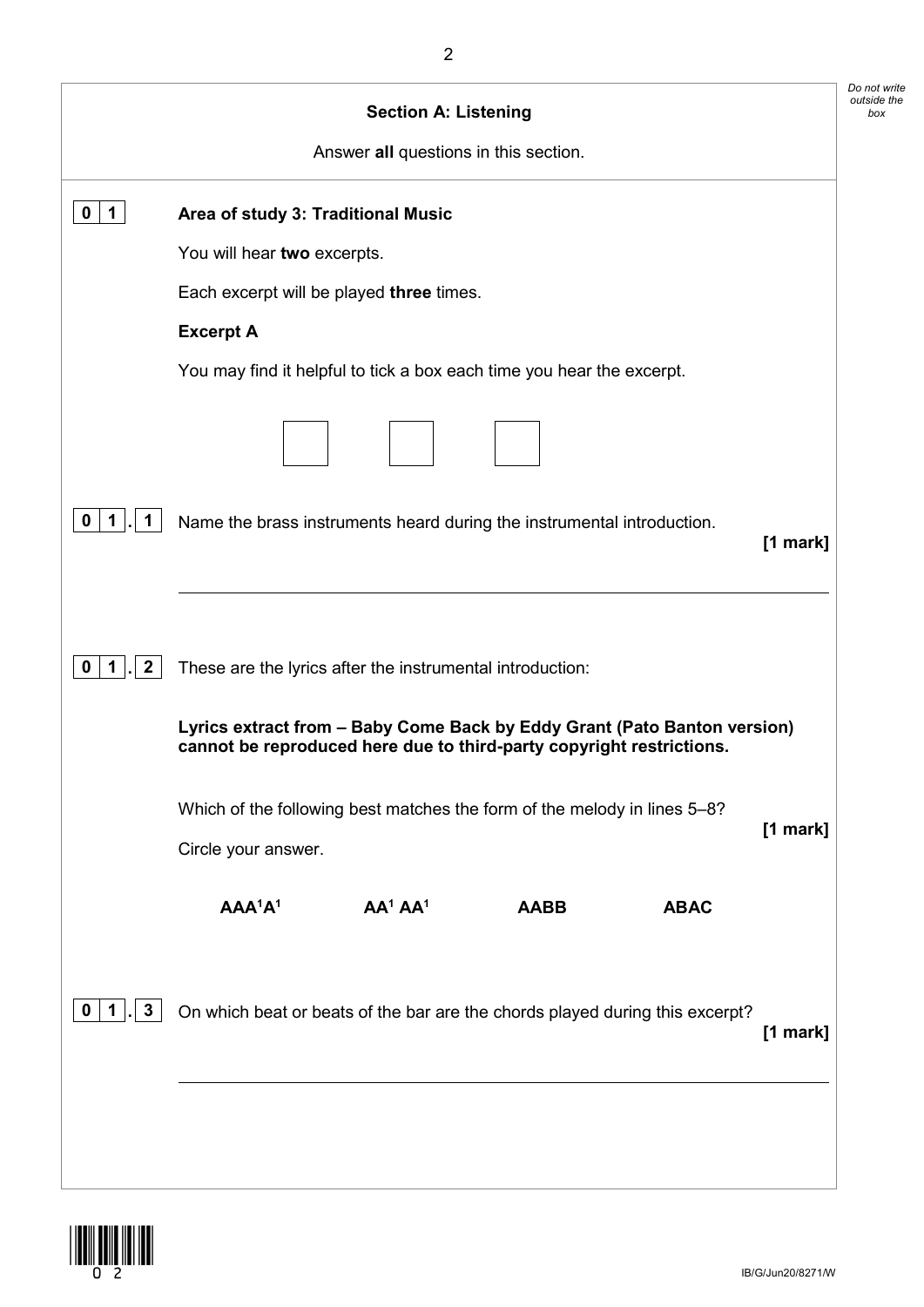| 4<br>1                                 | This song is based mainly on three different chords.                                                                                                      | Do not write<br>outside the<br>box |
|----------------------------------------|-----------------------------------------------------------------------------------------------------------------------------------------------------------|------------------------------------|
|                                        | The first chord heard is G major (dominant).                                                                                                              |                                    |
|                                        | Name one other chord used.<br>[1 mark]                                                                                                                    |                                    |
|                                        | <b>Excerpt B</b><br>You may find it helpful to tick a box each time you hear the excerpt.                                                                 |                                    |
|                                        |                                                                                                                                                           |                                    |
| $\overline{\mathbf{5}}$<br>$1$  .<br>0 | Name the instrument playing the melody at the beginning of this excerpt.<br>[1 mark]                                                                      |                                    |
| 6<br>1                                 | What is the time signature of this excerpt from the entry of the violin?<br>$[1$ mark]                                                                    |                                    |
| 7<br>U                                 | Identify three features of melody, harmony and/or structure used in this excerpt<br>typical of contemporary folk music of the British Isles.<br>[3 marks] |                                    |
|                                        |                                                                                                                                                           |                                    |
|                                        | $\frac{2}{\sqrt{2}}$<br><u> 1989 - Johann Stoff, amerikansk politiker (d. 1989)</u>                                                                       |                                    |
|                                        | $3$ $\overline{\phantom{a}}$                                                                                                                              | 9                                  |
|                                        | ,我们也不会有什么。""我们的人,我们也不会有什么?""我们的人,我们也不会有什么?""我们的人,我们也不会有什么?""我们的人,我们也不会有什么?""我们的人                                                                          |                                    |
|                                        |                                                                                                                                                           |                                    |

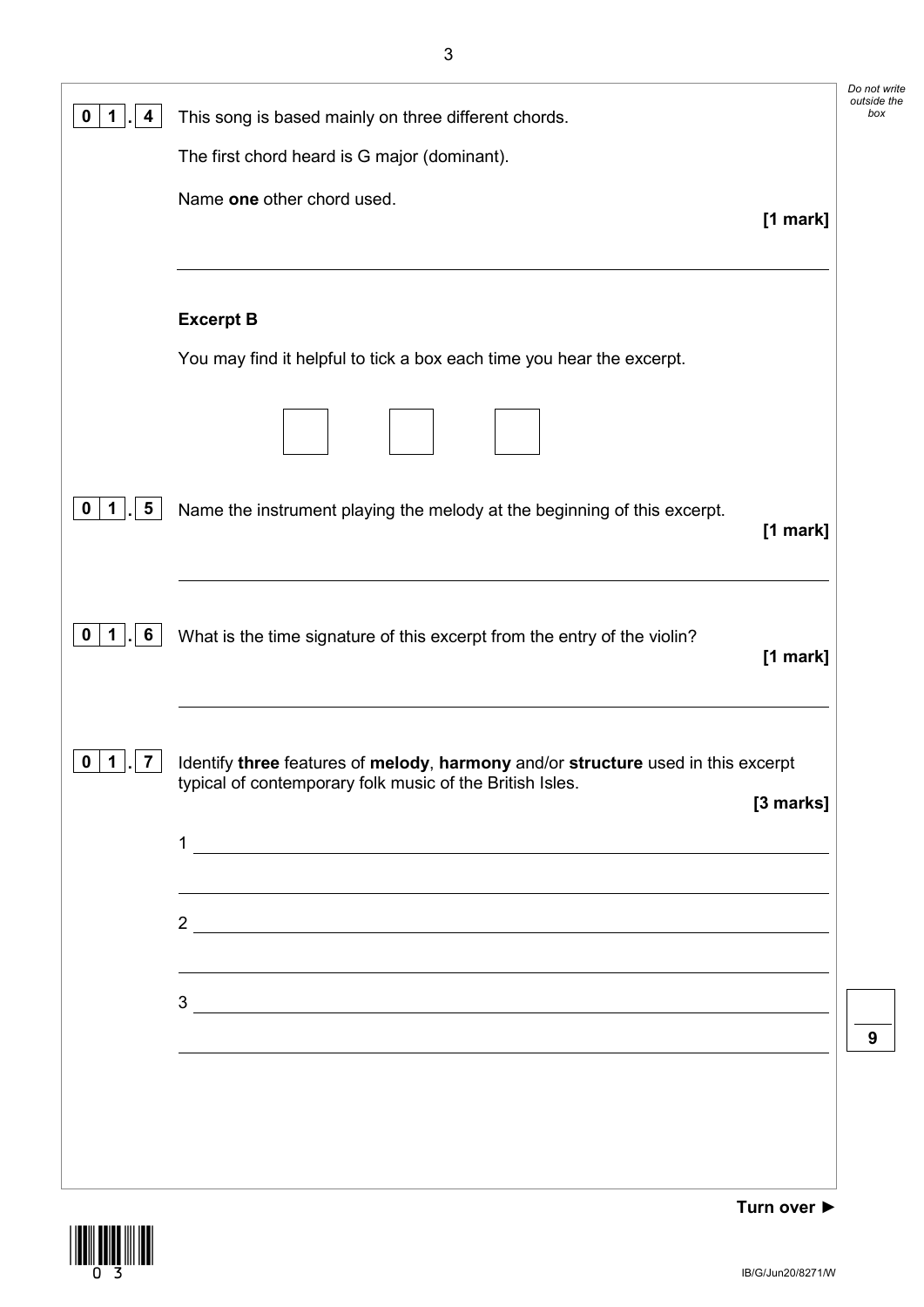| $\mathbf{2}$<br>0                          | Area of study 4: Western Classical Tradition since 1910                                             | Do not write<br>outside the<br>box |
|--------------------------------------------|-----------------------------------------------------------------------------------------------------|------------------------------------|
|                                            | You will hear two excerpts.                                                                         |                                    |
|                                            | Each excerpt will be played three times.                                                            |                                    |
|                                            | <b>Excerpt A</b>                                                                                    |                                    |
|                                            | You may find it helpful to tick a box each time you hear the excerpt.                               |                                    |
|                                            |                                                                                                     |                                    |
| $\mathbf{2}$<br>1<br>0                     | Which type of choir is singing this excerpt?                                                        |                                    |
|                                            | [1 mark]<br>Circle your answer.                                                                     |                                    |
|                                            | children's choir<br>ladies' choir                                                                   |                                    |
|                                            | male voice choir<br>mixed voice choir                                                               |                                    |
| $2 \mid$<br>$\overline{2}$<br>$\mathbf{0}$ | Describe the texture of this excerpt.<br>[1 mark]                                                   |                                    |
| $0 \mid 2$<br>$\mathbf{3}$                 | Which of the following best describes the harmony of this excerpt?<br>[1 mark]<br>Tick your choice. |                                    |
|                                            | A Always consonant                                                                                  |                                    |
|                                            | <b>B</b> Starts consonant and ends dissonant                                                        |                                    |
|                                            | C Starts dissonant and ends consonant                                                               |                                    |
|                                            | D Always dissonant                                                                                  |                                    |
|                                            |                                                                                                     |                                    |
|                                            |                                                                                                     |                                    |
|                                            |                                                                                                     |                                    |

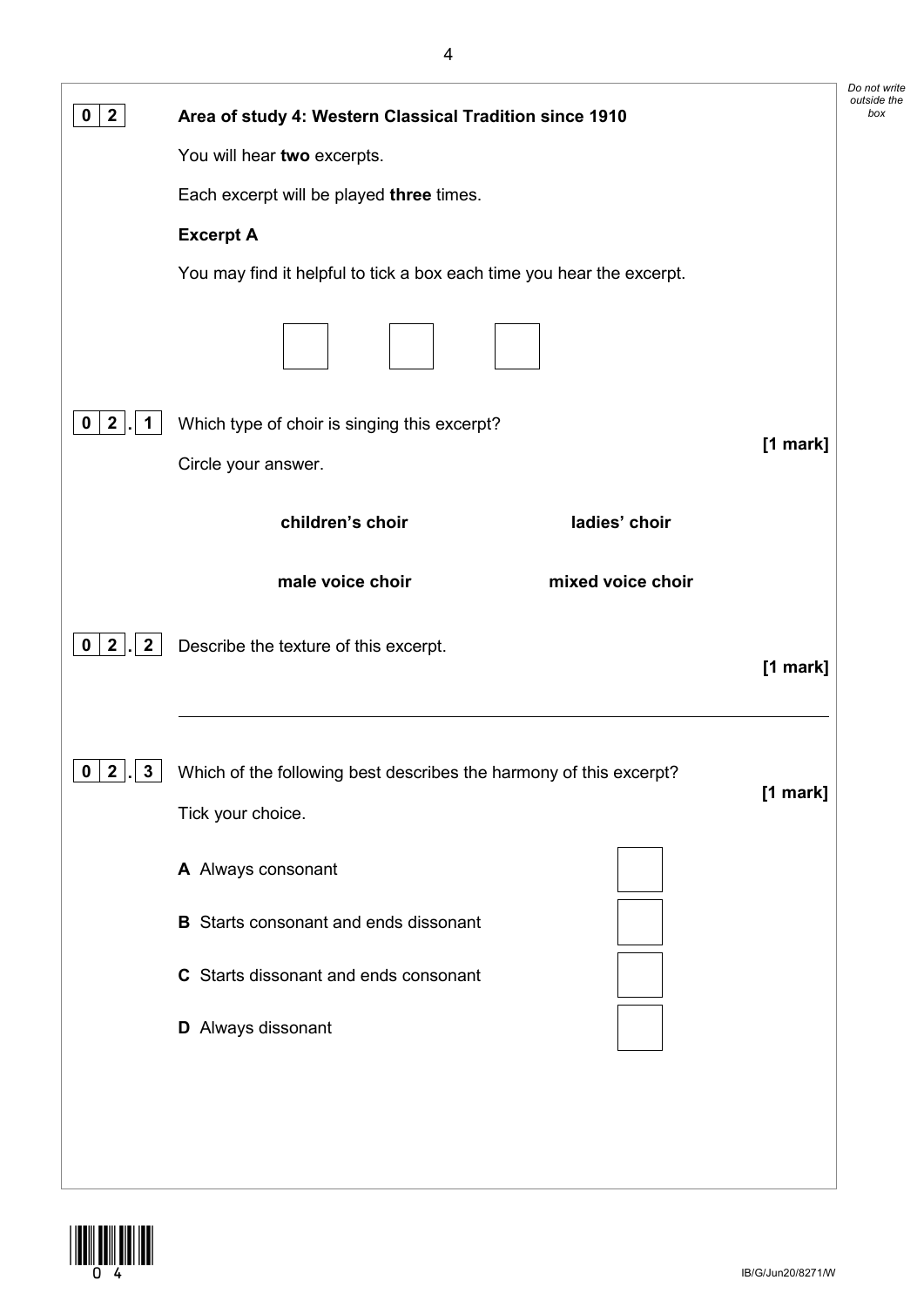| $\mathbf{2}$<br>0<br>4                 | This piece of music was written in the style of a lullaby, sung to help young<br>children sleep.                                                                                                    |            | Do not write<br>outside the<br>box |
|----------------------------------------|-----------------------------------------------------------------------------------------------------------------------------------------------------------------------------------------------------|------------|------------------------------------|
|                                        | Identify three features of rhythm, dynamics and/or melody used in this excerpt<br>typical of this context within British music since 1910.                                                          | [3 marks]  |                                    |
|                                        | $\mathbf 1$<br><u> 1989 - Johann Barn, mars and de Brasilian (b. 1989)</u><br><u> 1989 - Johann Stoff, deutscher Stoffen und der Stoffen und der Stoffen und der Stoffen und der Stoffen und de</u> |            |                                    |
|                                        | $\frac{2}{\sqrt{2}}$                                                                                                                                                                                |            |                                    |
|                                        | ,我们也不会有一个人的人,我们也不会有一个人的人,我们也不会有一个人的人。""我们,我们也不会有一个人的人,我们也不会有一个人的人。""我们,我们也不会有一个人<br>3<br><u> 1980 - Johann Barbara, martxa amerikan bashkar (</u>                                                   |            |                                    |
|                                        |                                                                                                                                                                                                     |            |                                    |
|                                        | <b>Excerpt B</b><br>You may find it helpful to tick a box each time you hear the excerpt.                                                                                                           |            |                                    |
|                                        |                                                                                                                                                                                                     |            |                                    |
| $\overline{2}$<br>$5\overline{)}$<br>0 | Name the family of instruments playing this excerpt.                                                                                                                                                | $[1$ mark] |                                    |
| $0$   2   .<br>$6\overline{6}$         | Describe the tempo/speed of this excerpt.                                                                                                                                                           | [1 mark]   |                                    |
| $\mathbf{2}$<br>7<br>U                 | Which of the following best describes the <b>accompanying</b> rhythms?<br>Circle your answer.                                                                                                       | [1 mark]   |                                    |
|                                        | dotted rhythms<br>semiquavers                                                                                                                                                                       |            |                                    |
|                                        | syncopated<br>triplets                                                                                                                                                                              |            | 9                                  |

 $\begin{array}{c} \begin{array}{c} \begin{array}{c} \text{||} \\ \text{||} \end{array} \\ \text{||} \end{array} \\ \begin{array}{c} \begin{array}{c} \text{||} \\ \text{||} \end{array} \\ \text{||} \end{array} \end{array}$ 

**Turn over ►**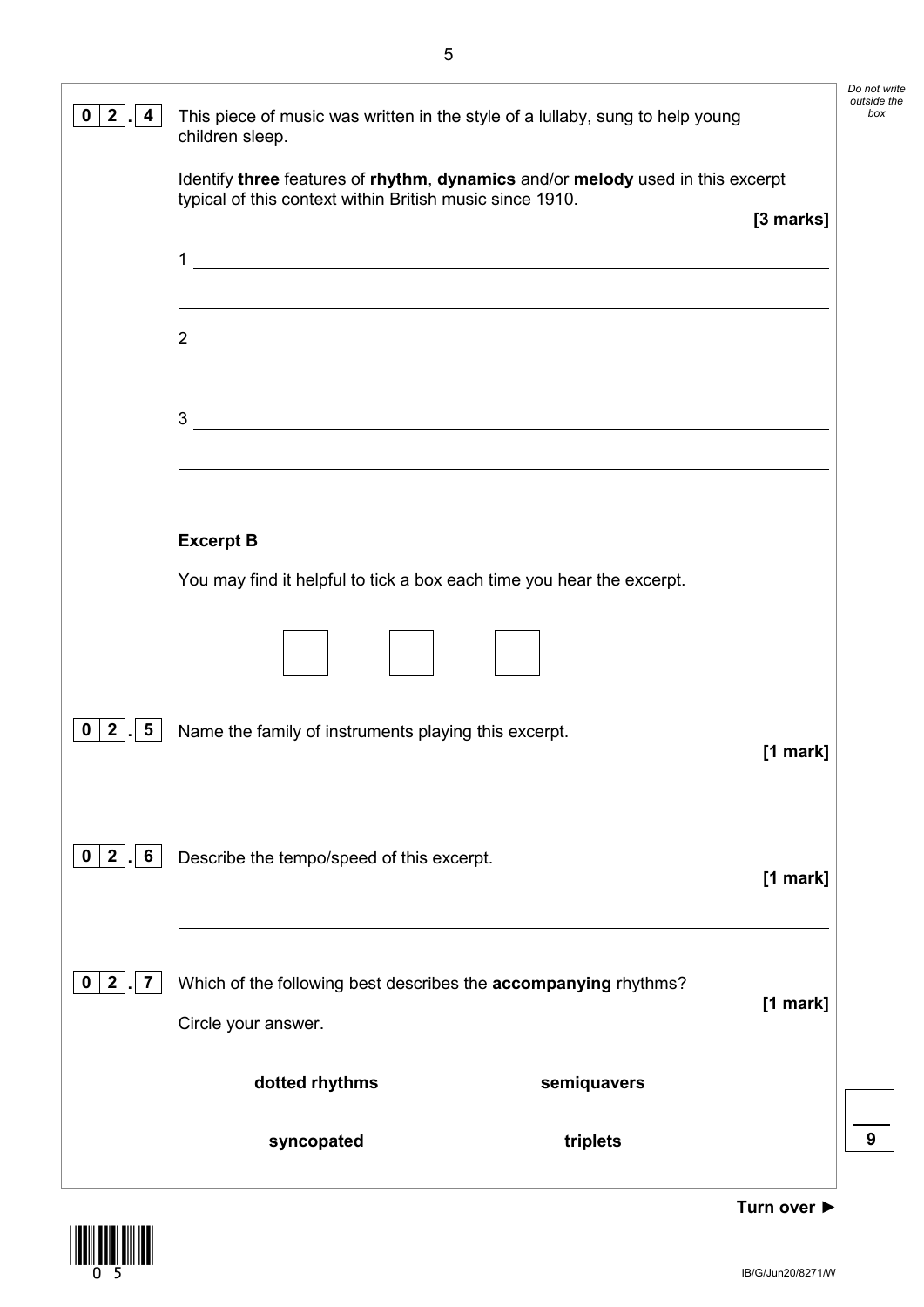

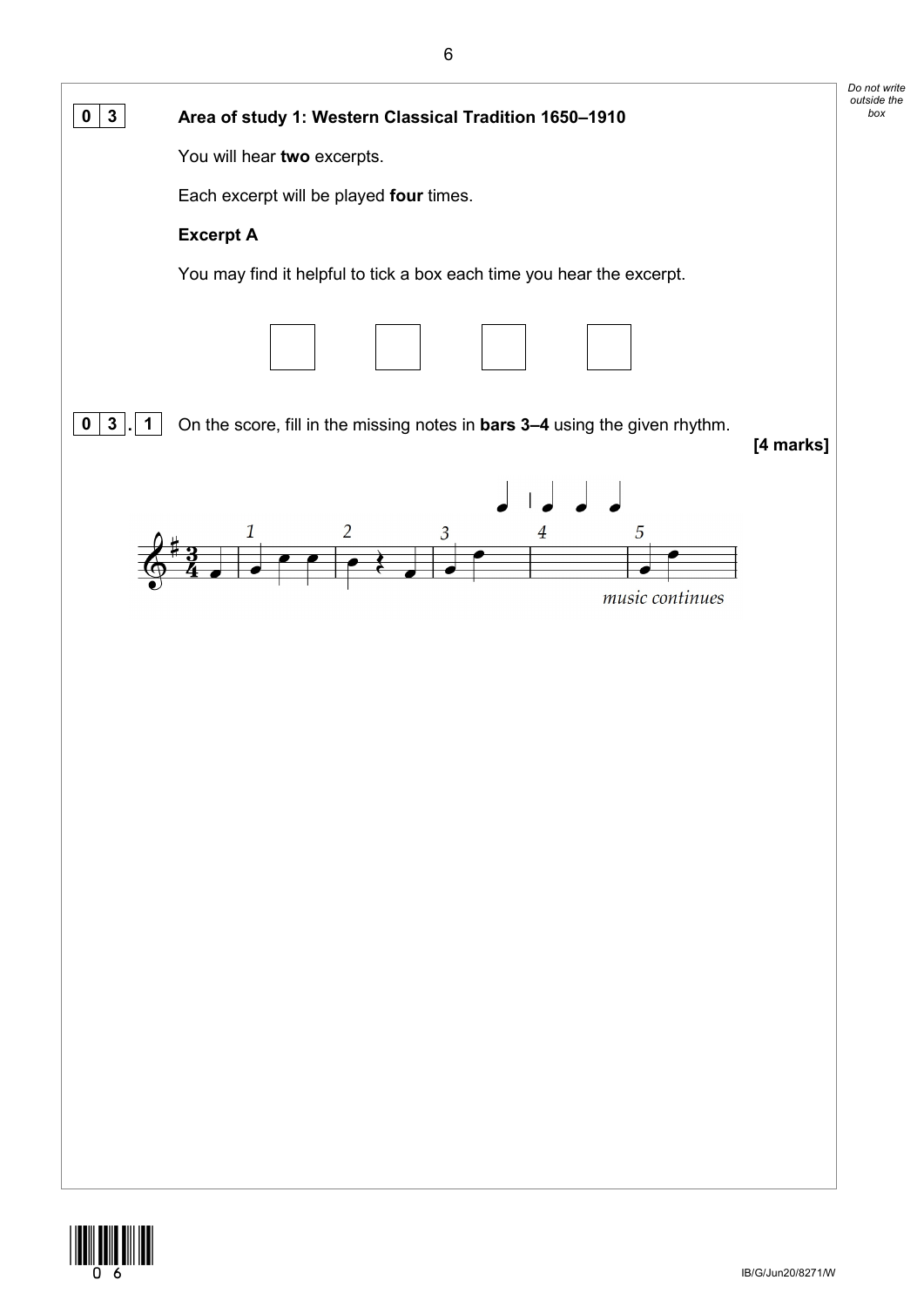|                                   |                                                                                                                                                                                                                                                                                                                                                                                      | Do not write<br>outside the<br>box |
|-----------------------------------|--------------------------------------------------------------------------------------------------------------------------------------------------------------------------------------------------------------------------------------------------------------------------------------------------------------------------------------------------------------------------------------|------------------------------------|
|                                   | <b>Excerpt B</b>                                                                                                                                                                                                                                                                                                                                                                     |                                    |
|                                   | You may find it helpful to tick a box each time you hear the excerpt.                                                                                                                                                                                                                                                                                                                |                                    |
|                                   |                                                                                                                                                                                                                                                                                                                                                                                      |                                    |
| $\mathbf{3}$<br>$\mathbf{2}$<br>0 | Identify five features of melody, harmony, rhythm, texture and/or use of<br>instruments used in this excerpt typical of Baroque music.<br>[5 marks]                                                                                                                                                                                                                                  |                                    |
|                                   | $\mathbf{1}$                                                                                                                                                                                                                                                                                                                                                                         |                                    |
|                                   | $\frac{2}{\sqrt{2}}$                                                                                                                                                                                                                                                                                                                                                                 |                                    |
|                                   |                                                                                                                                                                                                                                                                                                                                                                                      |                                    |
|                                   | $\overline{4}$ $\overline{2}$ $\overline{4}$ $\overline{2}$ $\overline{4}$ $\overline{2}$ $\overline{4}$ $\overline{2}$ $\overline{2}$ $\overline{2}$ $\overline{2}$ $\overline{2}$ $\overline{2}$ $\overline{2}$ $\overline{2}$ $\overline{2}$ $\overline{2}$ $\overline{2}$ $\overline{2}$ $\overline{2}$ $\overline{2}$ $\overline{2}$ $\overline{2}$ $\overline{2}$ $\overline{$ |                                    |
|                                   | $5$ $\overline{\phantom{a}}$                                                                                                                                                                                                                                                                                                                                                         |                                    |
|                                   |                                                                                                                                                                                                                                                                                                                                                                                      | 9                                  |

#### **Turn over for the next question**



**Turn over ►**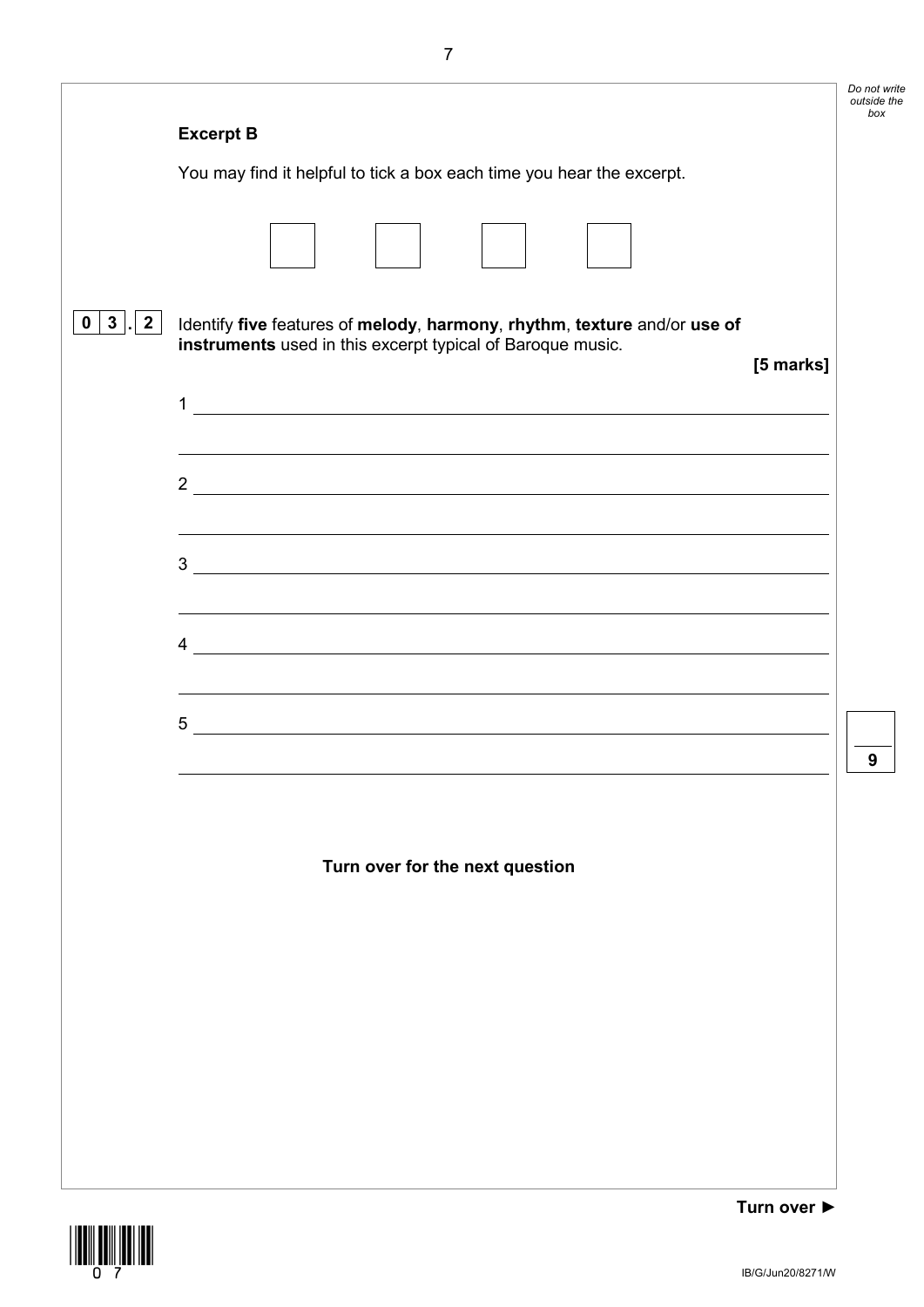| 0<br>4                             | Area of study 2: Popular Music                                                                                                             | Do not write<br>outside the<br>box |
|------------------------------------|--------------------------------------------------------------------------------------------------------------------------------------------|------------------------------------|
|                                    | This excerpt will be played four times.                                                                                                    |                                    |
|                                    | You may find it helpful to tick a box each time you hear the excerpt.                                                                      |                                    |
|                                    |                                                                                                                                            |                                    |
| $\overline{1}$<br>$\mathbf 0$<br>4 | Complete the following rhythm, sung to "Talkin' 'bout my gen-er-a-tion".                                                                   |                                    |
|                                    | (N.B. the curved line below the last two notes is a slur.)<br>[4 marks]                                                                    |                                    |
|                                    | Score extract from - Talkin' about my generation by Pete Townshend<br>cannot be reproduced here due to third-party copyright restrictions. |                                    |
|                                    |                                                                                                                                            |                                    |
|                                    |                                                                                                                                            |                                    |
|                                    |                                                                                                                                            |                                    |
|                                    |                                                                                                                                            |                                    |
|                                    |                                                                                                                                            |                                    |
|                                    |                                                                                                                                            |                                    |
|                                    |                                                                                                                                            |                                    |
|                                    |                                                                                                                                            |                                    |
|                                    |                                                                                                                                            |                                    |
|                                    |                                                                                                                                            |                                    |
|                                    |                                                                                                                                            |                                    |
|                                    |                                                                                                                                            |                                    |
|                                    |                                                                                                                                            |                                    |
|                                    |                                                                                                                                            |                                    |
|                                    |                                                                                                                                            |                                    |

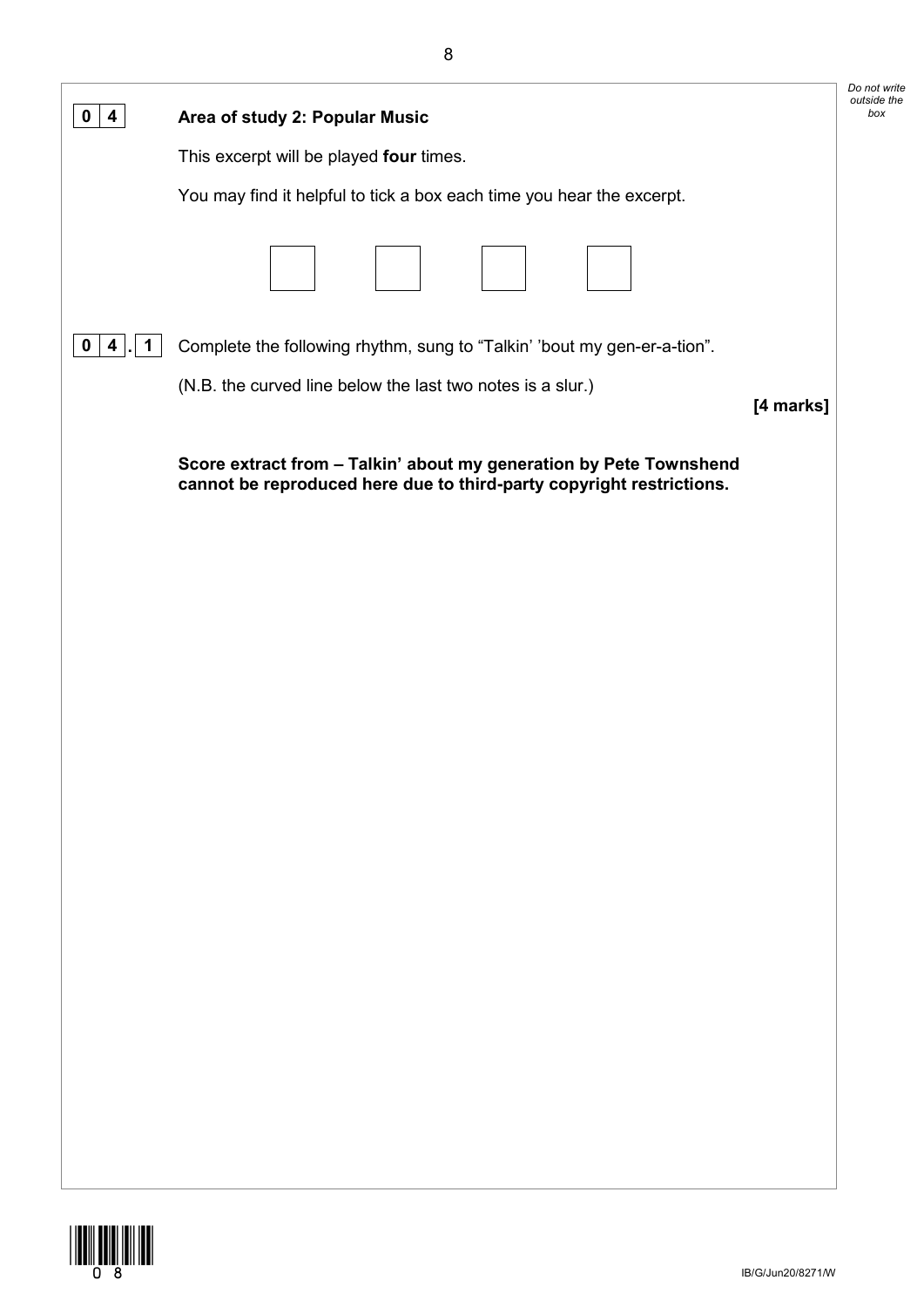

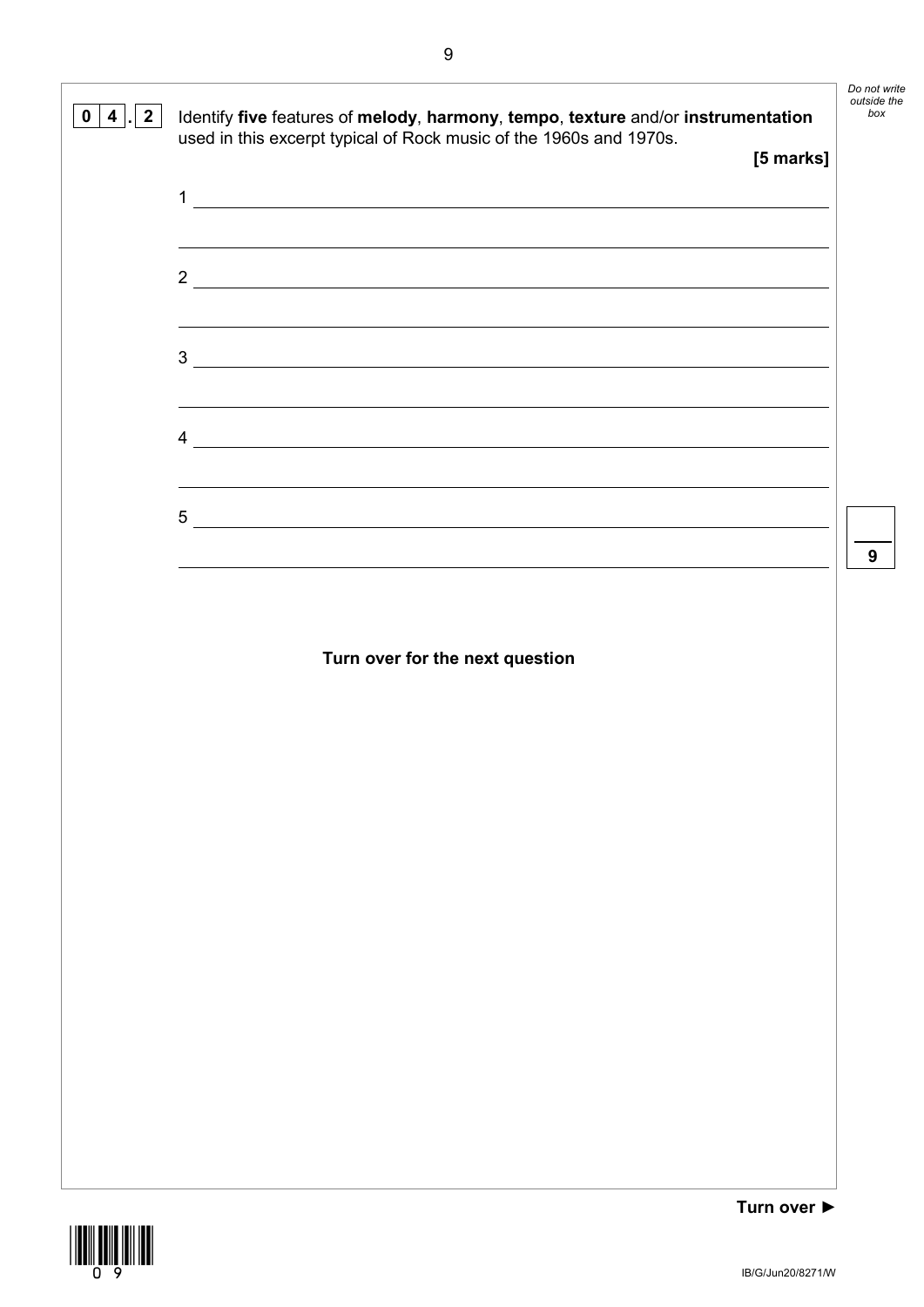| $5\phantom{.0}$<br>0                            |                                                                                   | Do not write<br>outside the<br>box |
|-------------------------------------------------|-----------------------------------------------------------------------------------|------------------------------------|
|                                                 | Area of study 3: Traditional Music                                                |                                    |
|                                                 | You will hear two excerpts.                                                       |                                    |
|                                                 | Each excerpt will be played three times.                                          |                                    |
|                                                 | <b>Excerpt A</b>                                                                  |                                    |
|                                                 | You may find it helpful to tick a box each time you hear the excerpt.             |                                    |
|                                                 |                                                                                   |                                    |
| $5\phantom{.0}$<br>$\mathbf 0$<br>1             | Name the instrument playing the melody after the guitar introduction.<br>[1 mark] |                                    |
| 5 <sub>1</sub><br>$\overline{2}$<br>$\mathbf 0$ | How many bars are there in this instrumental melody?<br>[1 mark]                  |                                    |
| 3<br>$5$ .<br>$\mathbf{0}$                      | Which playing technique is used by the bass in this excerpt?<br>[1 mark]          |                                    |
| $\overline{\mathbf{5}}$<br>$\mathbf 0$<br>4     | Describe the speed/tempo of this excerpt.<br>[1 mark]                             |                                    |
|                                                 |                                                                                   |                                    |
|                                                 |                                                                                   |                                    |
|                                                 |                                                                                   |                                    |

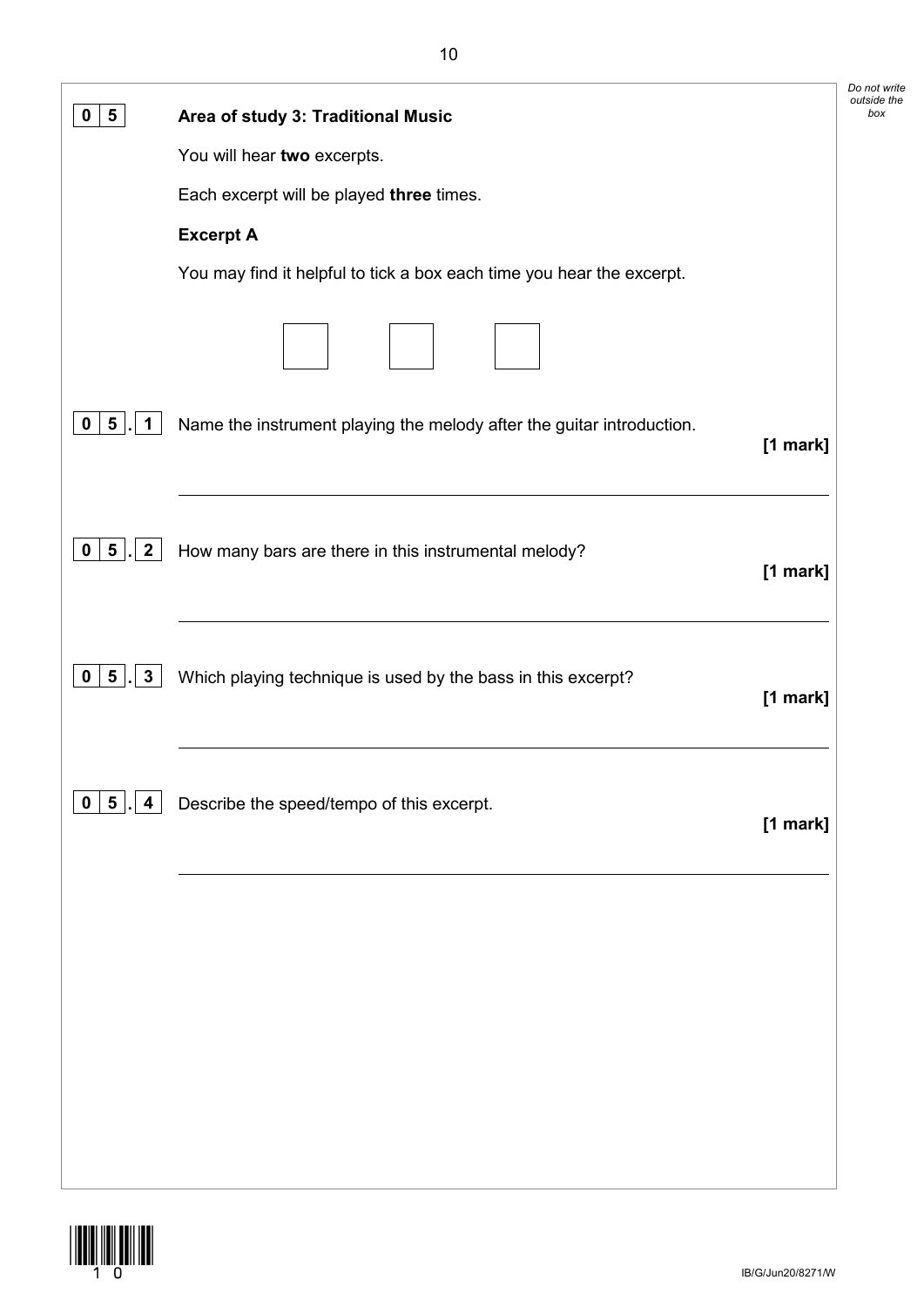|                                        |                                                                                                                                      | Do not write<br>outside the<br>box |
|----------------------------------------|--------------------------------------------------------------------------------------------------------------------------------------|------------------------------------|
|                                        | <b>Excerpt B</b>                                                                                                                     |                                    |
|                                        | You may find it helpful to tick a box each time you hear the excerpt.                                                                |                                    |
|                                        |                                                                                                                                      |                                    |
| 5 <sub>5</sub><br>$5\phantom{.0}$<br>0 | Which of the following best matches the style of this music?<br>[1 mark]<br>Circle your answer.                                      |                                    |
|                                        | cha-cha<br>salsa<br>samba<br>tango                                                                                                   |                                    |
| 5 <br>$6\phantom{1}$<br>0              | Name the ornament which can be heard during the introduction.<br>[1 mark]                                                            |                                    |
| $5\phantom{.0}$<br>0<br>7              | Identify two features of melody and/or instrumentation used in this excerpt<br>typical of Latin American music.<br>[2 marks]<br>1    |                                    |
|                                        | $2^{\circ}$<br><u> 1980 - Jan Samuel Barbara, margaret e</u> n 1980 eta 1980 eta 1980 eta 1980 eta 1980 eta 1980 eta 1980 eta 1980 e | 8                                  |
|                                        | Turn over for the next question                                                                                                      |                                    |
|                                        |                                                                                                                                      |                                    |
|                                        |                                                                                                                                      |                                    |
|                                        |                                                                                                                                      |                                    |

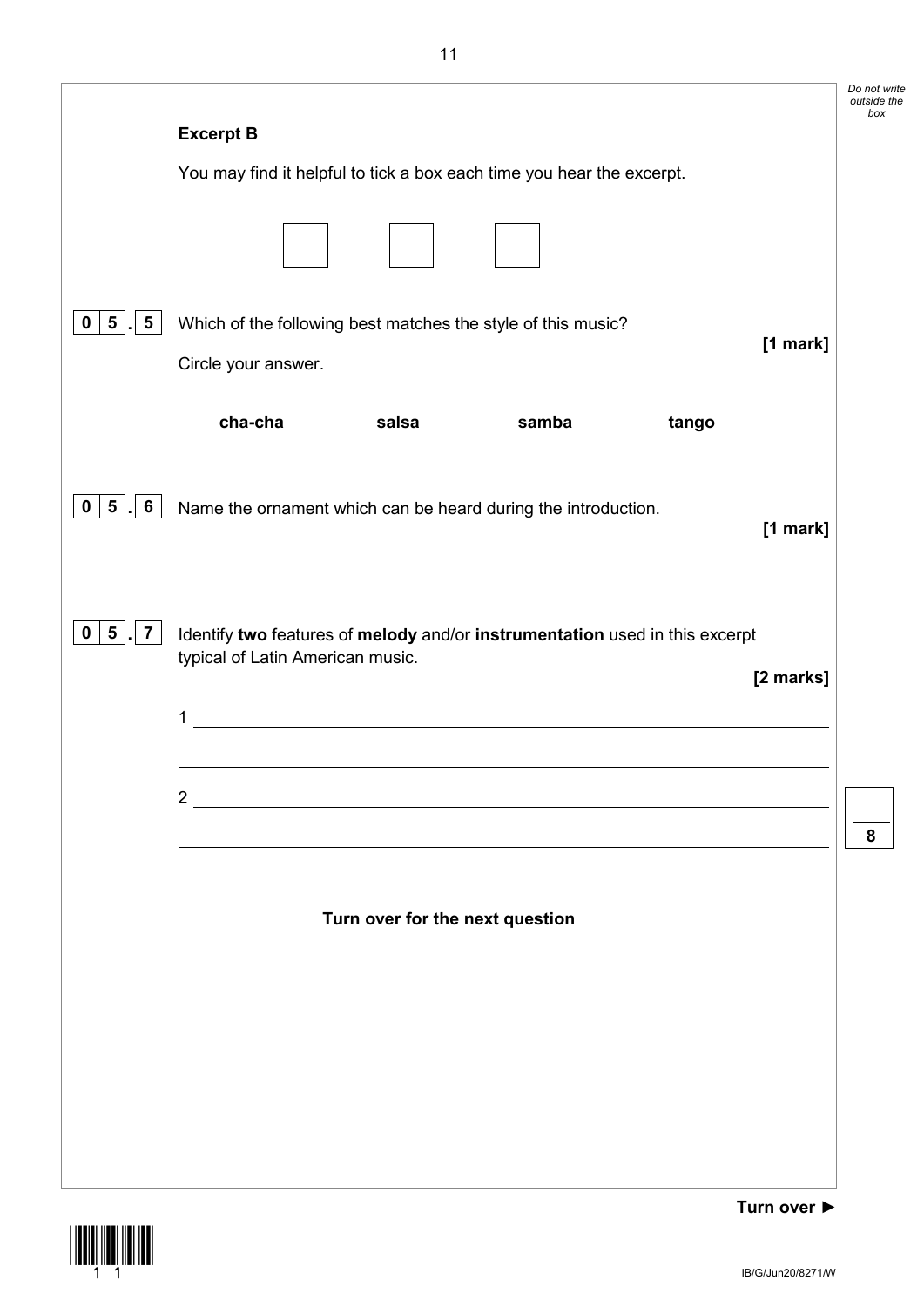| 6<br>0                  | Area of study 4: Western Classical Tradition since 1910                  | Do not write<br>outside the<br>box |
|-------------------------|--------------------------------------------------------------------------|------------------------------------|
|                         | You will hear two excerpts.                                              |                                    |
|                         | Each excerpt will be played three times.                                 |                                    |
|                         | <b>Excerpt A</b>                                                         |                                    |
|                         | You may find it helpful to tick a box each time you hear the excerpt.    |                                    |
|                         |                                                                          |                                    |
| 6<br>1<br>0             | Which type of instrumental group is playing in this excerpt?             |                                    |
|                         | [1 mark]<br>Circle your answer.                                          |                                    |
|                         | <b>Brass Band</b><br>Orchestra                                           |                                    |
|                         | <b>Wind Band</b><br><b>String Orchestra</b>                              |                                    |
| $\mathbf{2}$<br>6<br>0  | Name two features of articulation used during this excerpt.<br>[2 marks] |                                    |
|                         | 1                                                                        |                                    |
|                         | $\mathbf 2$                                                              |                                    |
| 3 <sup>1</sup><br>0   6 | Describe the texture of this excerpt.<br>[1 mark]                        |                                    |
|                         |                                                                          |                                    |
|                         |                                                                          |                                    |
|                         |                                                                          |                                    |
|                         |                                                                          |                                    |
|                         |                                                                          |                                    |
|                         |                                                                          |                                    |

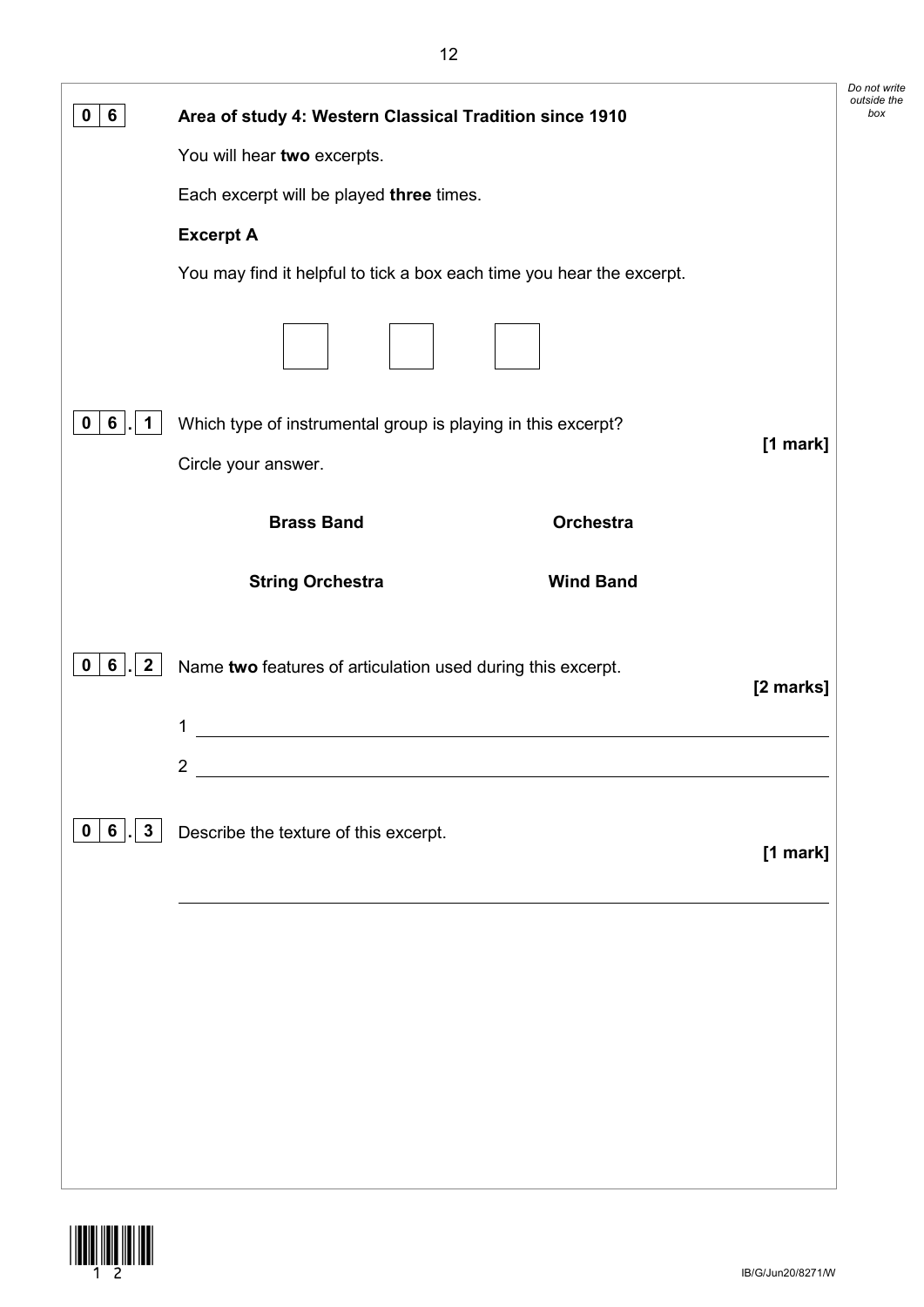|                                        |                                                                                  | Do not write<br>outside the<br>box |
|----------------------------------------|----------------------------------------------------------------------------------|------------------------------------|
|                                        | <b>Excerpt B</b>                                                                 |                                    |
|                                        | You may find it helpful to tick a box each time you hear the excerpt.            |                                    |
|                                        |                                                                                  |                                    |
|                                        |                                                                                  |                                    |
| 6<br>0<br>4                            | Describe what happens to the tempo during the first section of this excerpt.     |                                    |
|                                        | $[1$ mark]                                                                       |                                    |
|                                        |                                                                                  |                                    |
| 6 <sup>1</sup><br>$5\phantom{.0}$<br>0 | Which of the following is a feature of the melody in this excerpt?               |                                    |
|                                        | [1 mark]<br>Circle your answer.                                                  |                                    |
|                                        |                                                                                  |                                    |
|                                        | diminution<br>inversion<br>retrograde<br>sequence                                |                                    |
|                                        |                                                                                  |                                    |
| $6$ .<br>6<br>0                        | Identify two features of dynamics and/or use of instruments used in this excerpt |                                    |
|                                        | typical of 20th century music.<br>[2 marks]                                      |                                    |
|                                        | <u>and the state of the state of the state</u><br>1                              |                                    |
|                                        |                                                                                  |                                    |
|                                        | $2^{\circ}$<br><u> 1980 - Jan Samuel Barbara, martin a</u>                       |                                    |
|                                        |                                                                                  | 8                                  |
|                                        |                                                                                  |                                    |
|                                        |                                                                                  |                                    |
|                                        | Turn over for the next question                                                  |                                    |
|                                        |                                                                                  |                                    |
|                                        |                                                                                  |                                    |
|                                        |                                                                                  |                                    |
|                                        |                                                                                  |                                    |
|                                        |                                                                                  |                                    |
|                                        |                                                                                  |                                    |

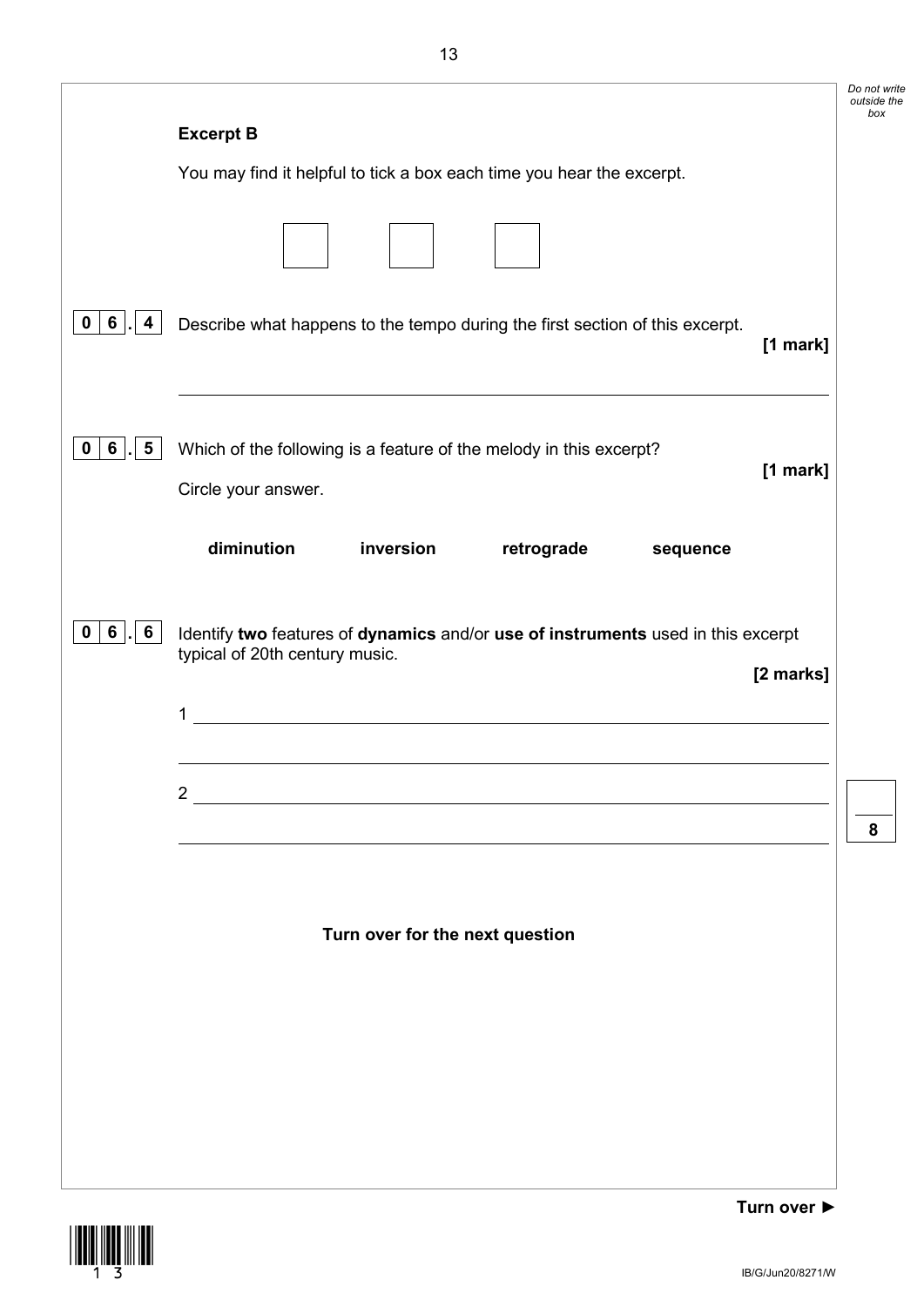| $\overline{7}$<br>0                           | Area of study 1: Western Classical Tradition 1650-1910                        | Do not write<br>outside the<br>box |
|-----------------------------------------------|-------------------------------------------------------------------------------|------------------------------------|
|                                               | You will hear two excerpts.                                                   |                                    |
|                                               | <b>Excerpt A</b>                                                              |                                    |
|                                               | This excerpt will be played three times.                                      |                                    |
|                                               | You may find it helpful to tick a box each time you hear the excerpt.         |                                    |
|                                               |                                                                               |                                    |
| 1<br>0                                        | On which note of the scale does the music begin?                              |                                    |
|                                               | [1 mark]<br>Circle your answer.                                               |                                    |
|                                               | 1st<br>5th<br>7th<br>3rd                                                      |                                    |
| $\mathbf{2}$<br>$\overline{7}$<br>$\mathbf 0$ | Describe the texture of the opening phrase.<br>[1 mark]                       |                                    |
| $\mathbf{3}$<br>0<br>7                        | What happens to the dynamics at the beginning of the next phrase?<br>[1 mark] |                                    |
| $\mathbf 0$<br>7<br>4                         | Which family of instruments plays this second phrase?<br>[1 mark]             |                                    |
|                                               |                                                                               |                                    |
|                                               |                                                                               |                                    |
|                                               |                                                                               |                                    |
|                                               |                                                                               |                                    |
|                                               |                                                                               |                                    |

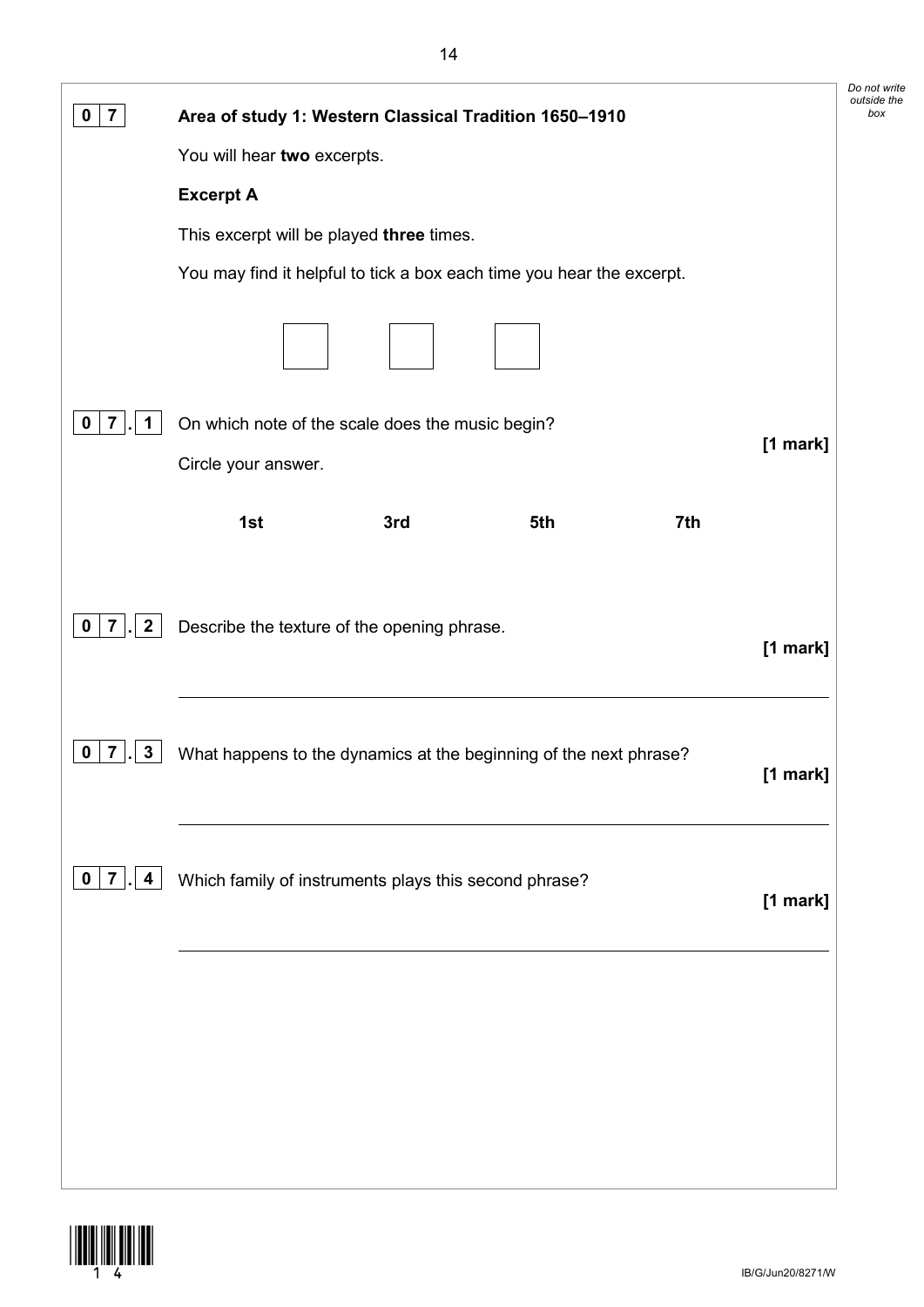|                                                                                                                      | Do not write<br>outside the<br>box |
|----------------------------------------------------------------------------------------------------------------------|------------------------------------|
| <b>Excerpt B</b>                                                                                                     |                                    |
| This excerpt will be played four times.                                                                              |                                    |
| You may find it helpful to tick a box each time you hear the excerpt.                                                |                                    |
|                                                                                                                      |                                    |
| The score below shows the rhythm of the melody of this excerpt.                                                      |                                    |
| 1<br>$\Box$<br>$rac{4}{4}$<br>$\overline{7}$<br>Cadence 1<br>Interval                                                |                                    |
| $\overline{3}$<br>$\sqrt{2}$<br>Music<br>Cadence 2<br>continues                                                      |                                    |
| $\boxed{0}$   $\boxed{7}$   $\boxed{5}$   Name the interval between the fourth and fifth notes in bar 1.<br>[1 mark] |                                    |
| $0 \mid 7$<br>6<br>Name the cadences played in bars 2 and 4.<br>[2 marks]                                            |                                    |
| Bar 2: Cadence 1                                                                                                     |                                    |
| Bar 4: Cadence 2                                                                                                     |                                    |
| Name the tonality of this excerpt.<br>$\mathbf 0$<br>7<br>7<br>[1 mark]                                              | 8                                  |
| Turn over ▶                                                                                                          |                                    |



IB/G/Jun20/8271/W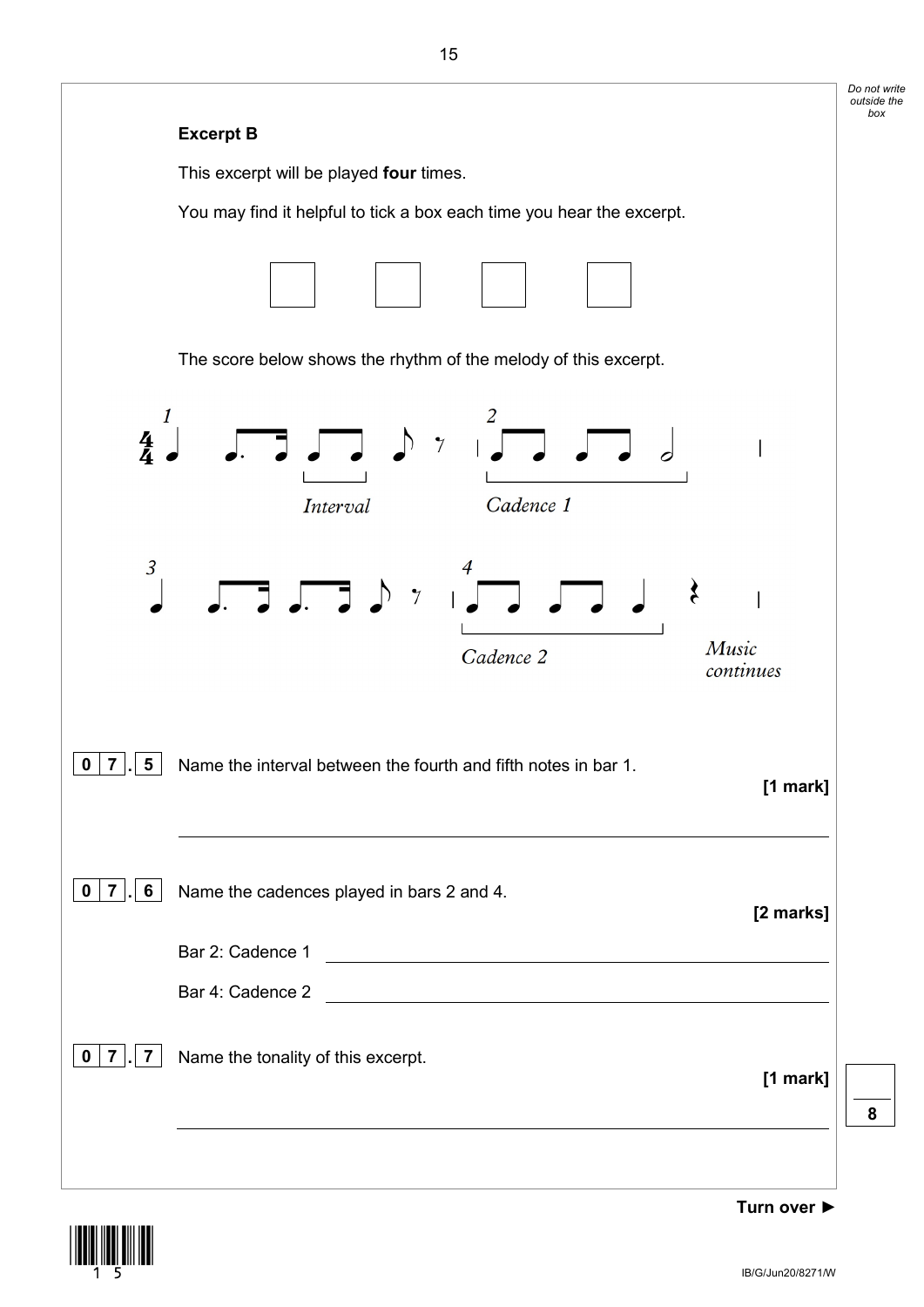| 8                         | Area of study 2: Popular Music                                                                                           | Do not write<br>outside the<br>box |
|---------------------------|--------------------------------------------------------------------------------------------------------------------------|------------------------------------|
|                           | You will hear two excerpts.                                                                                              |                                    |
|                           | Each excerpt will be played three times.                                                                                 |                                    |
|                           | <b>Excerpt A</b>                                                                                                         |                                    |
|                           | You may find it helpful to tick a box each time you hear the excerpt.                                                    |                                    |
|                           |                                                                                                                          |                                    |
| 8<br>0<br>1.              | Which of the following best matches the pattern of notes played at the beginning of                                      |                                    |
|                           | this excerpt?<br>$[1$ mark]                                                                                              |                                    |
|                           | Tick your choice                                                                                                         |                                    |
|                           | Score extract from - Passenger by Mike Rosenberg cannot be reproduced here<br>due to third-party copyright restrictions. |                                    |
|                           |                                                                                                                          |                                    |
|                           |                                                                                                                          |                                    |
|                           |                                                                                                                          |                                    |
|                           |                                                                                                                          |                                    |
|                           |                                                                                                                          |                                    |
|                           |                                                                                                                          |                                    |
|                           |                                                                                                                          |                                    |
|                           |                                                                                                                          |                                    |
| $ 8 $ . 2<br>$\mathbf{0}$ | Name the stringed instrument playing this pattern of notes at the beginning<br>of this excerpt.                          |                                    |
|                           | [1 mark]                                                                                                                 |                                    |
|                           |                                                                                                                          |                                    |
|                           |                                                                                                                          |                                    |
|                           |                                                                                                                          |                                    |
|                           |                                                                                                                          |                                    |
|                           |                                                                                                                          |                                    |

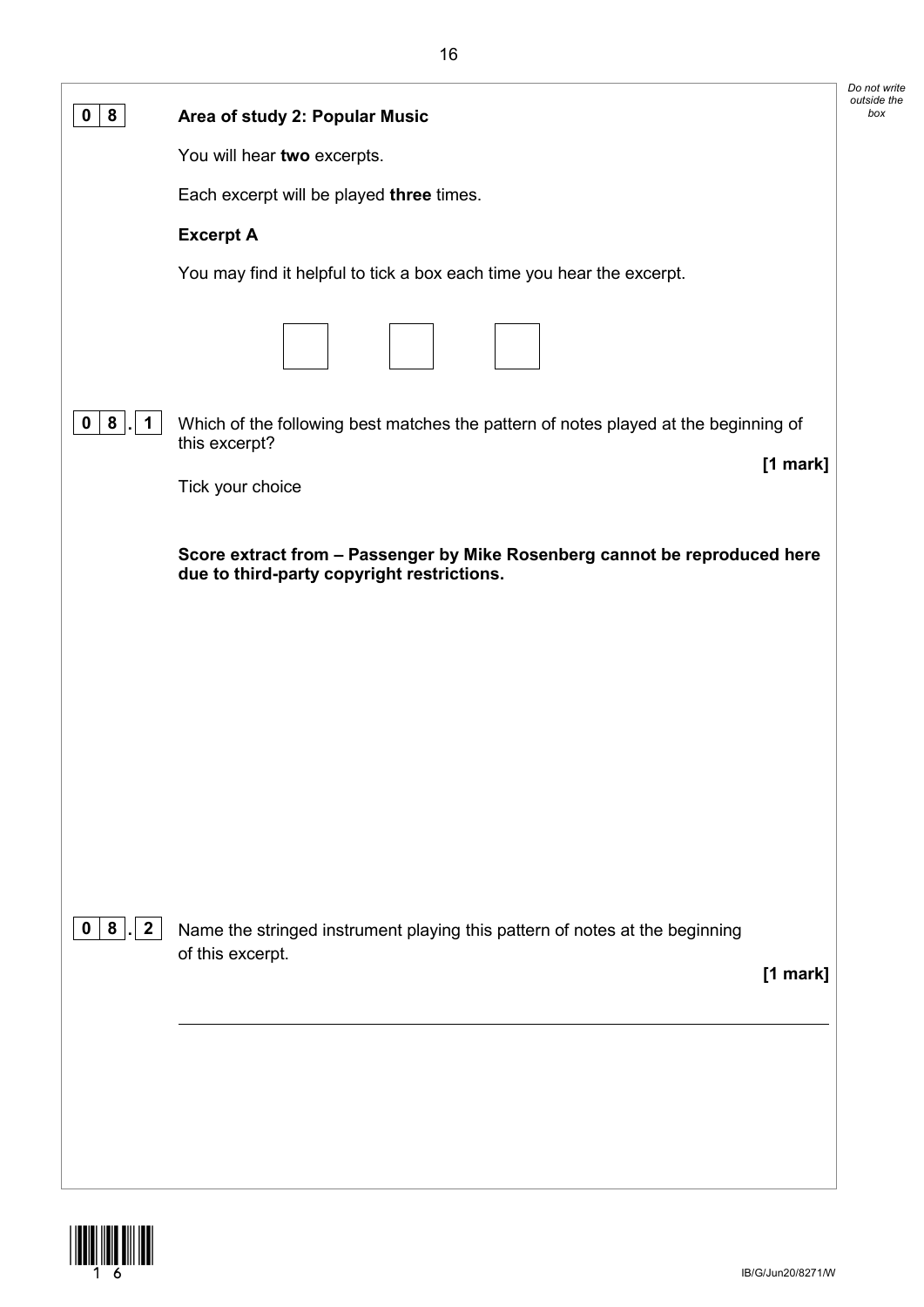| 8<br>$\mathbf{3}$<br>$\mathbf 0$    | Identify a rhythmic feature of the melody in this excerpt.                                                               |       |      | [1 mark]   | Do not write<br>outside the<br>box |
|-------------------------------------|--------------------------------------------------------------------------------------------------------------------------|-------|------|------------|------------------------------------|
| 8<br>4                              | What is the time signature of this excerpt?                                                                              |       |      | $[1$ mark] |                                    |
|                                     | <b>Excerpt B</b>                                                                                                         |       |      |            |                                    |
|                                     | You may find it helpful to tick a box each time you hear the excerpt.                                                    |       |      |            |                                    |
|                                     |                                                                                                                          |       |      |            |                                    |
| 8<br>5<br>0                         | The opening lyrics are                                                                                                   |       |      |            |                                    |
|                                     | Lyrics extract from - Chasing Pavements by Adele cannot be reproduced here<br>due to third-party copyright restrictions. |       |      |            |                                    |
|                                     | Name the repeating interval sung to the second line lyric I just keep chasing.                                           |       |      | $[1$ mark] |                                    |
| 8<br>6<br>$\mathbf 0$               | Describe the texture of this excerpt.                                                                                    |       |      | [1 mark]   |                                    |
| 8<br>$\overline{7}$<br>$\mathbf{0}$ | What term best describes the dynamics of the majority of this excerpt?                                                   |       |      | [1 mark]   |                                    |
| 8<br>8<br>$\mathbf 0$               | Which type of voice is singing this excerpt?                                                                             |       |      |            |                                    |
|                                     | Circle your answer.                                                                                                      |       |      | [1 mark]   |                                    |
|                                     | alto<br>soprano                                                                                                          | tenor | bass |            | 8                                  |
|                                     |                                                                                                                          |       |      |            |                                    |

**Turn over ►**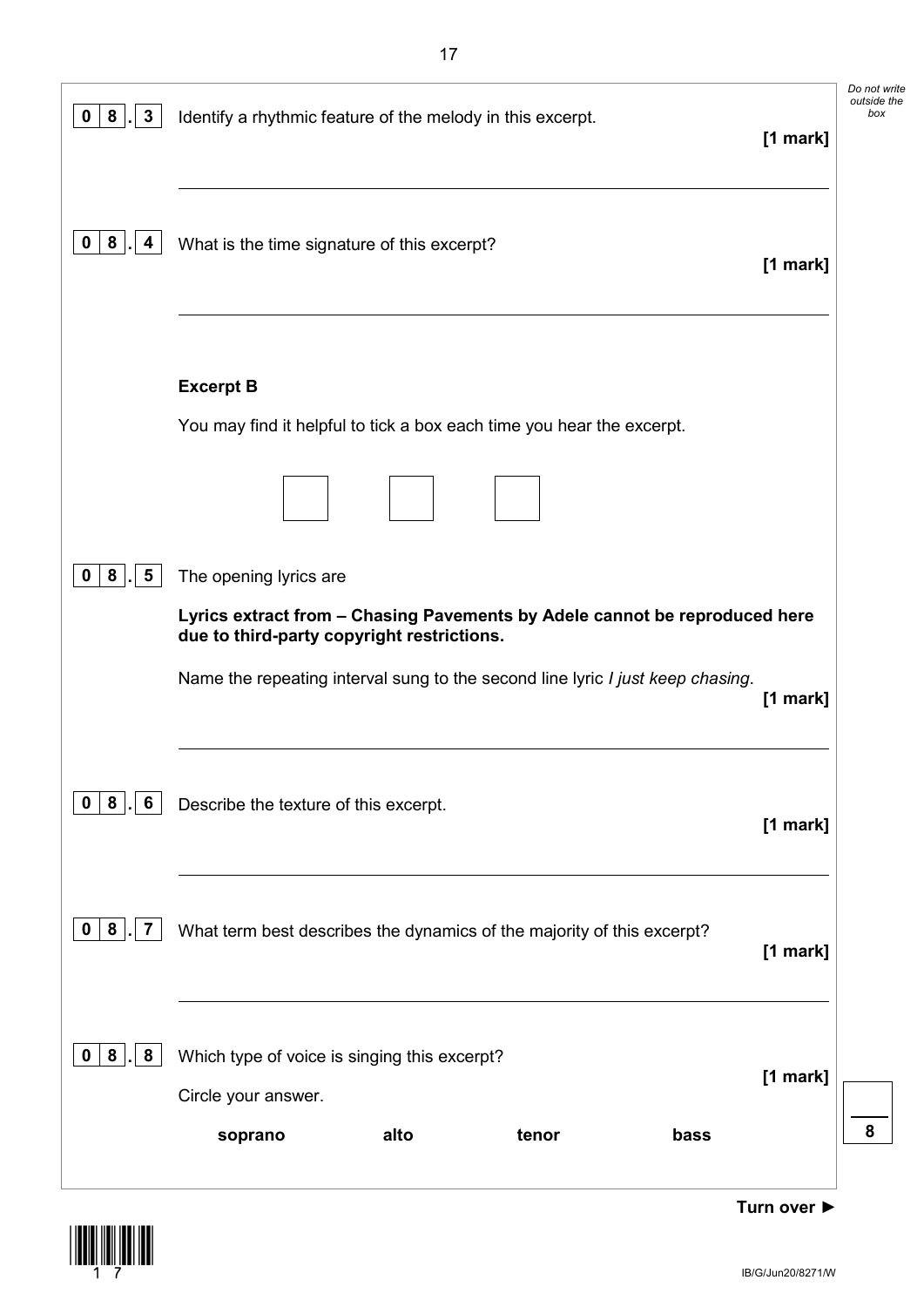|                                     | <b>Section B: Contextual Understanding</b>                                                                                               |           |
|-------------------------------------|------------------------------------------------------------------------------------------------------------------------------------------|-----------|
|                                     | Answer Question 09.                                                                                                                      |           |
|                                     | Answer one question from Questions 10-12.                                                                                                |           |
| 9<br>0                              | Area of study 1: Western Classical Tradition 1650-1910                                                                                   |           |
|                                     | Haydn: Symphony No. 101 in D major, Clock, movt. 2                                                                                       |           |
| 9<br>$\mathbf 1$<br>0               | Identify two keys used in this second movement other than G major.                                                                       | [2 marks] |
|                                     | 1<br><u> 1989 - Johann Stoff, deutscher Stoffen und der Stoffen und der Stoffen und der Stoffen und der Stoffen und de</u>               |           |
|                                     | $2 \overline{ }$                                                                                                                         |           |
| 9 . 2<br>0                          | ,我们也不会有什么。""我们的人,我们也不会有什么?""我们的人,我们也不会有什么?""我们的人,我们也不会有什么?""我们的人,我们也不会有什么?""我们的人<br>Identify two playing techniques used by the strings. | [2 marks] |
|                                     | <u> 1980 - Johann Stoff, deutscher Stoff, der Stoff, deutscher Stoff, der Stoff, der Stoff, der Stoff, der Stoff</u><br>1                |           |
|                                     | $\frac{2}{\sqrt{2}}$                                                                                                                     |           |
|                                     |                                                                                                                                          |           |
| $3\overline{3}$<br>9<br>$\mathbf 0$ | Identify two ways in which inserting a crook into a horn affects its pitch.                                                              | [2 marks] |
|                                     | 1                                                                                                                                        |           |
|                                     |                                                                                                                                          |           |
|                                     |                                                                                                                                          |           |
|                                     |                                                                                                                                          |           |
|                                     |                                                                                                                                          |           |
|                                     |                                                                                                                                          |           |

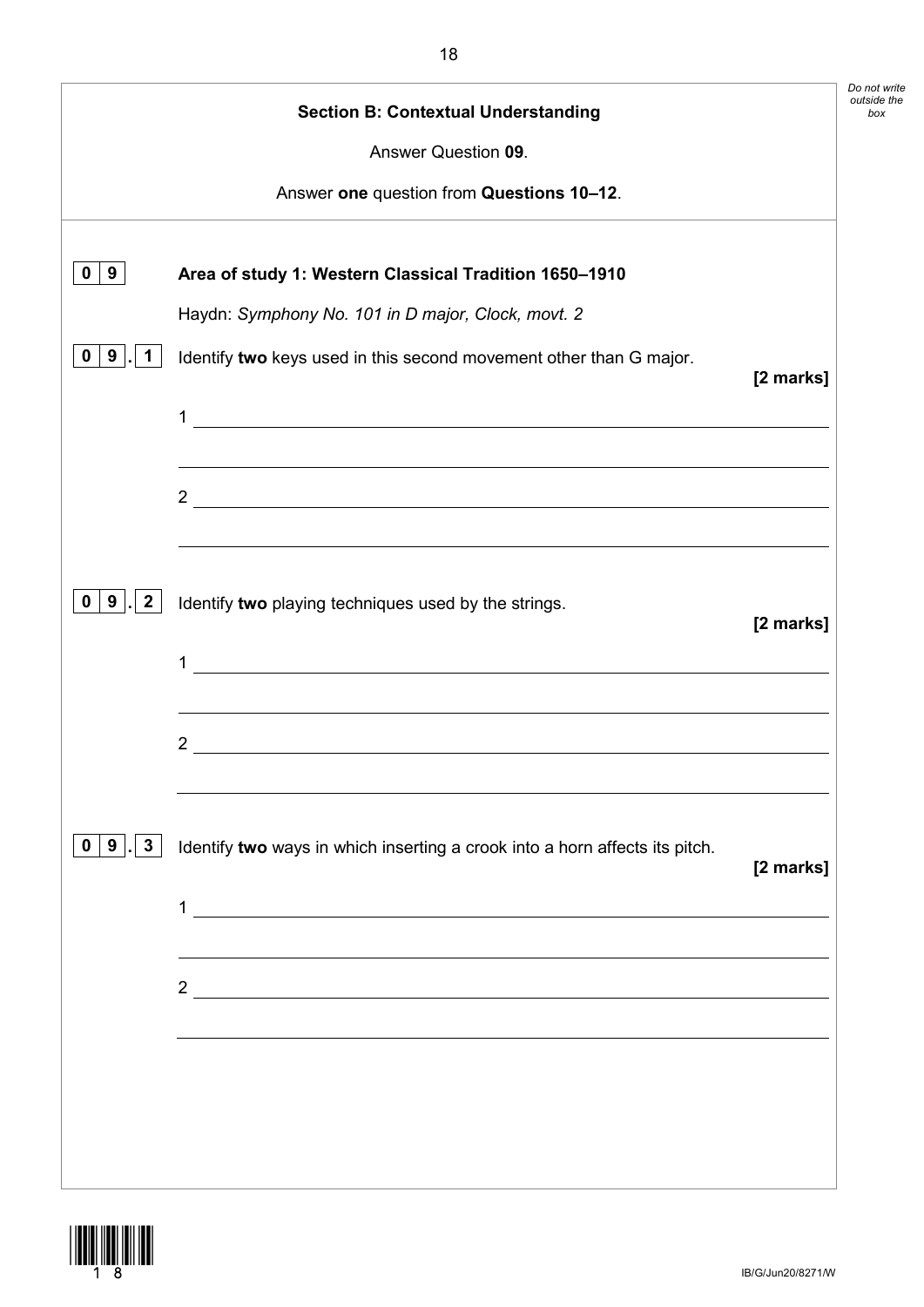| $0 \mid 9 \mid$<br>$\overline{\mathbf{4}}$ | Explain how Haydn's use of harmony, melody, texture and/or tonality in this second<br>movement reflected the characteristics of the Classical Period during which it was | Do not write<br>outside the<br>box |
|--------------------------------------------|--------------------------------------------------------------------------------------------------------------------------------------------------------------------------|------------------------------------|
|                                            | written.<br>[8 marks]                                                                                                                                                    |                                    |
|                                            |                                                                                                                                                                          |                                    |
|                                            |                                                                                                                                                                          |                                    |
|                                            |                                                                                                                                                                          |                                    |
|                                            |                                                                                                                                                                          |                                    |
|                                            |                                                                                                                                                                          |                                    |
|                                            |                                                                                                                                                                          |                                    |
|                                            |                                                                                                                                                                          |                                    |
|                                            |                                                                                                                                                                          |                                    |
|                                            |                                                                                                                                                                          |                                    |
|                                            |                                                                                                                                                                          |                                    |
|                                            |                                                                                                                                                                          |                                    |
|                                            | Extra space                                                                                                                                                              |                                    |
|                                            |                                                                                                                                                                          |                                    |
|                                            |                                                                                                                                                                          |                                    |
|                                            |                                                                                                                                                                          |                                    |
|                                            |                                                                                                                                                                          |                                    |
|                                            |                                                                                                                                                                          | 14                                 |
|                                            |                                                                                                                                                                          |                                    |

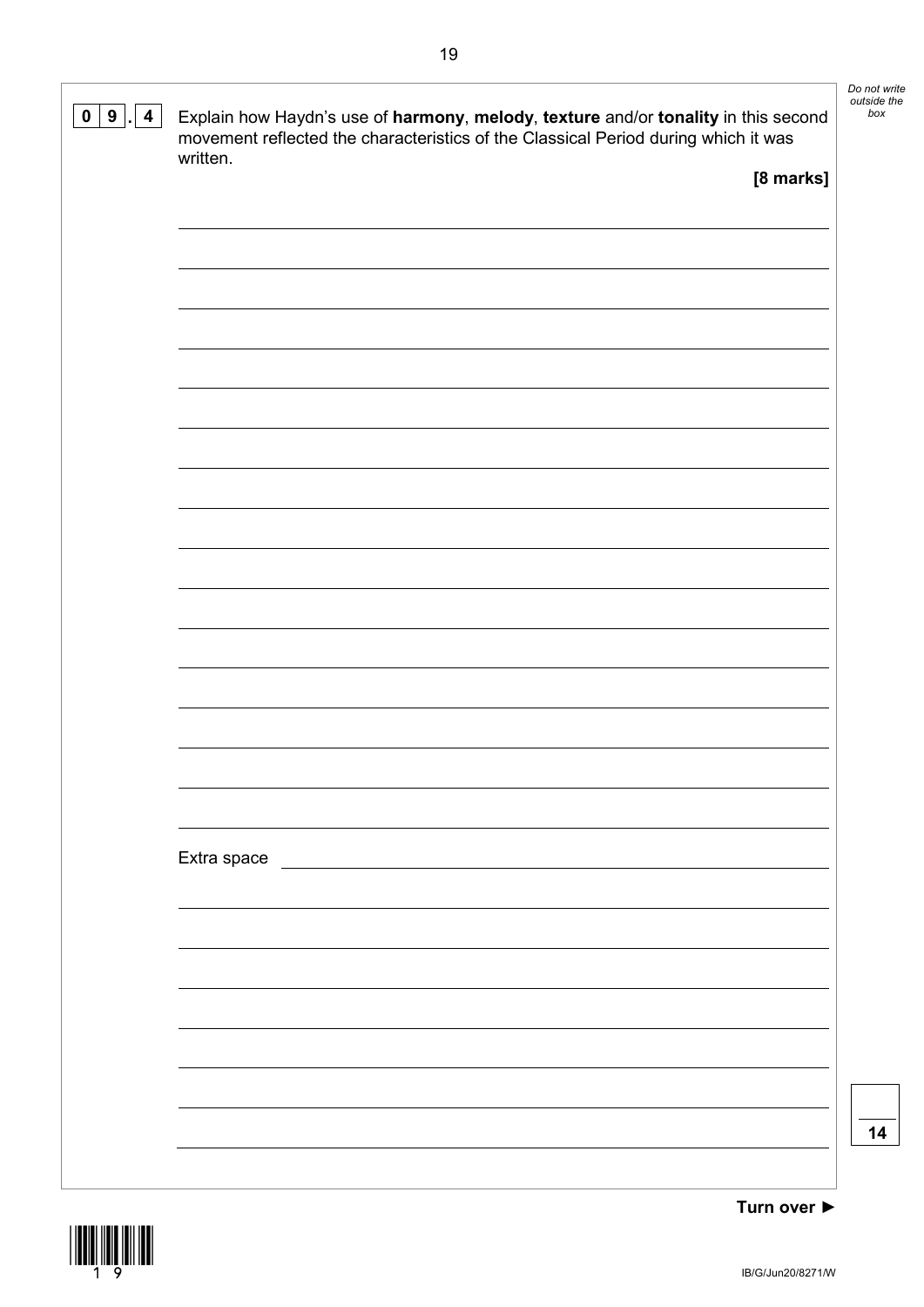|                                                  |                                                                                                                                                                                                                                                                                                                                                                                                                                                                    | Do not write<br>outside the<br>box |
|--------------------------------------------------|--------------------------------------------------------------------------------------------------------------------------------------------------------------------------------------------------------------------------------------------------------------------------------------------------------------------------------------------------------------------------------------------------------------------------------------------------------------------|------------------------------------|
| $\mathbf{0}$<br>1<br>$\mathbf{0}$<br>$\mathbf 1$ | Answer one question from Questions 10-12.<br>Area of study 2: Popular Music<br>The Beatles: Lucy in the Sky with Diamonds, With a Little Help from my Friends,<br>Within You, Without You.<br>Identify two ways in which the chorus of With a Little Help from my Friends is<br>varied after the first time it is sung.<br>[2 marks]<br>1<br><u> 1989 - Johann Stoff, deutscher Stoffen und der Stoffen und der Stoffen und der Stoffen und der Stoffen und de</u> |                                    |
| $\mathbf{0}$  .<br>$\overline{2}$                | $2\overline{\phantom{a}}$<br>Identify two features of a shuffle rhythm as used in With a Little Help<br>from my Friends.<br>[2 marks]<br>1<br><u> 1980 - Johann Barn, mars ann an t-Amhainn an t-Amhainn an t-Amhainn an t-Amhainn an t-Amhainn an t-Amhainn an </u><br><u> 1989 - Johann Stoff, deutscher Stoffen und der Stoffen und der Stoffen und der Stoffen und der Stoffen und der</u>                                                                     |                                    |
| $0$     3                                        | 2 <sup>1</sup><br>Identify two features of the bass line in Lucy in the Sky with Diamonds after<br>the short introduction.<br>[2 marks]<br>1<br><u> 1989 - Johann Stoff, deutscher Stoffen und der Stoffen und der Stoffen und der Stoffen und der Stoffen und de</u>                                                                                                                                                                                              |                                    |
|                                                  | $\frac{2}{\sqrt{2}}$                                                                                                                                                                                                                                                                                                                                                                                                                                               |                                    |

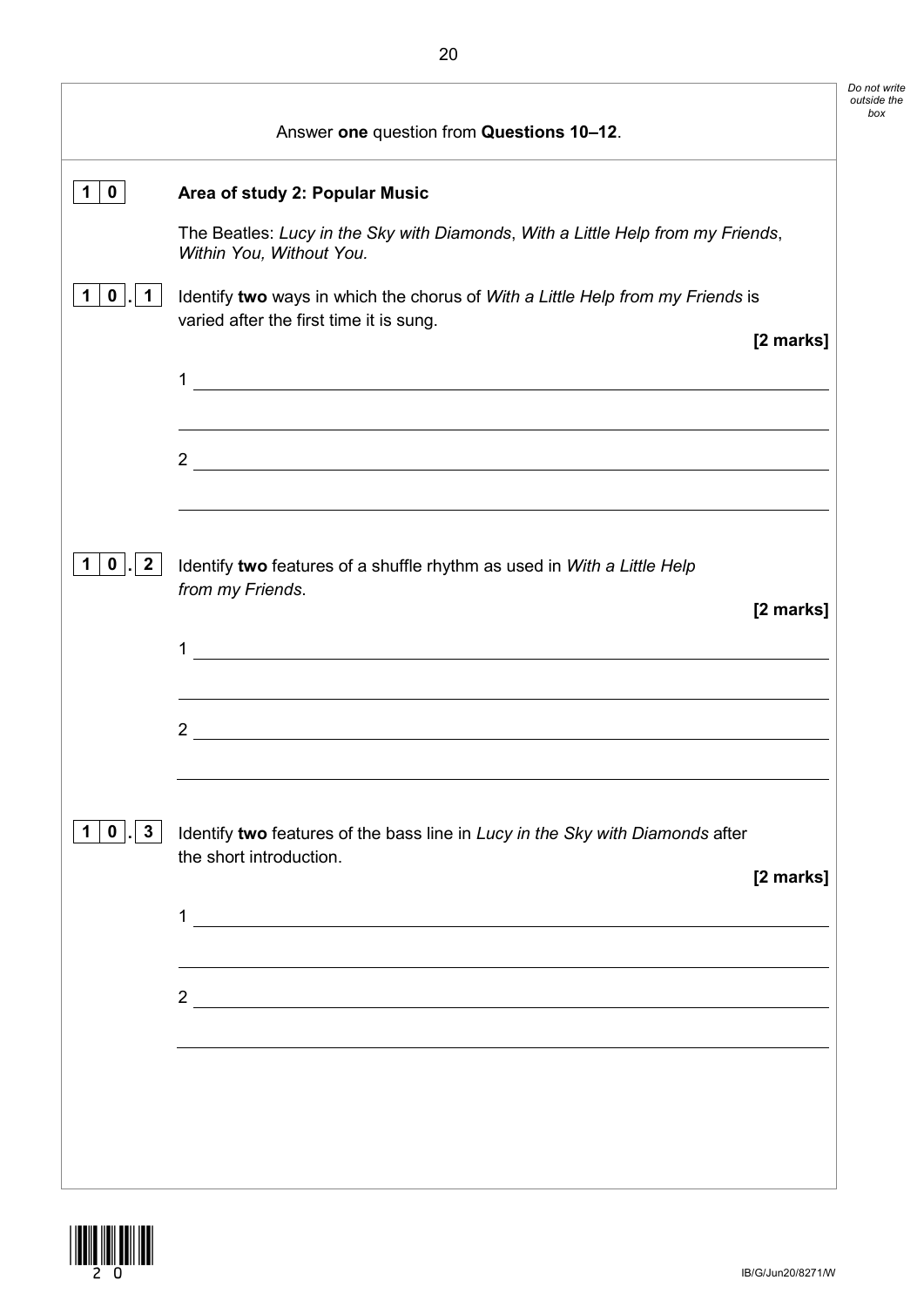| $\mathbf 1$<br>$\mathbf 0$<br>$\overline{4}$ | Explain how The Beatles' use of rhythm, melody, structure and/or<br>instrumentation in Within You, Without You demonstrated a fusion of<br>Indian and Western influences. |           | Do not write<br>outside the<br>box |
|----------------------------------------------|---------------------------------------------------------------------------------------------------------------------------------------------------------------------------|-----------|------------------------------------|
|                                              |                                                                                                                                                                           | [8 marks] |                                    |
|                                              |                                                                                                                                                                           |           |                                    |
|                                              |                                                                                                                                                                           |           |                                    |
|                                              |                                                                                                                                                                           |           |                                    |
|                                              |                                                                                                                                                                           |           |                                    |
|                                              |                                                                                                                                                                           |           |                                    |
|                                              |                                                                                                                                                                           |           |                                    |
|                                              |                                                                                                                                                                           |           |                                    |
|                                              |                                                                                                                                                                           |           |                                    |
|                                              |                                                                                                                                                                           |           |                                    |
|                                              |                                                                                                                                                                           |           |                                    |
|                                              |                                                                                                                                                                           |           |                                    |
|                                              |                                                                                                                                                                           |           |                                    |
|                                              | Extra space                                                                                                                                                               |           |                                    |
|                                              |                                                                                                                                                                           |           |                                    |
|                                              |                                                                                                                                                                           |           |                                    |
|                                              |                                                                                                                                                                           |           |                                    |
|                                              |                                                                                                                                                                           |           |                                    |
|                                              |                                                                                                                                                                           |           | 14                                 |
|                                              |                                                                                                                                                                           |           |                                    |

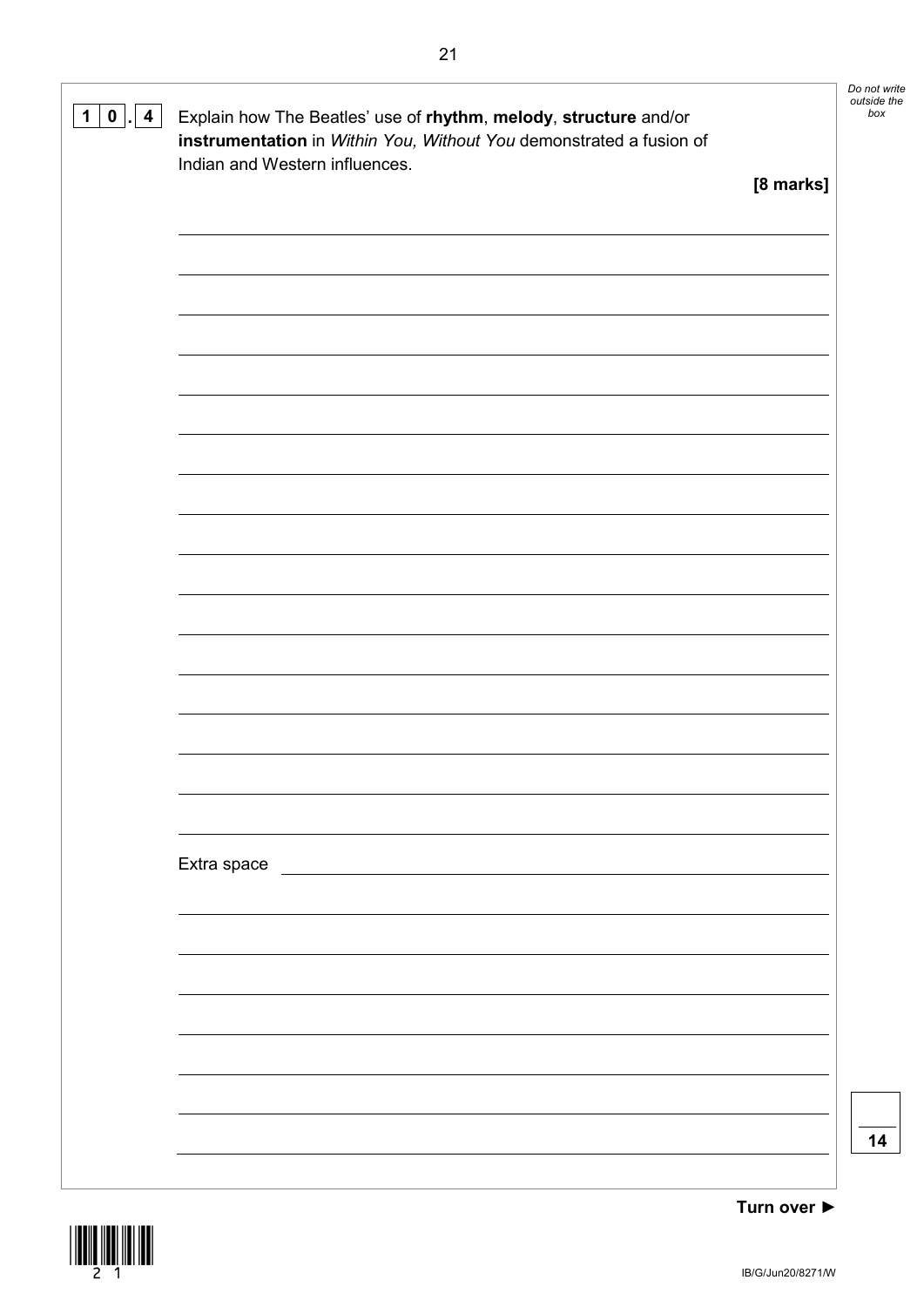| 1.                                   | Area of study 3: Traditional Music                                                                                                                                                                                                                                           |
|--------------------------------------|------------------------------------------------------------------------------------------------------------------------------------------------------------------------------------------------------------------------------------------------------------------------------|
|                                      | Santana: Love of my Life, Migra, Smooth.                                                                                                                                                                                                                                     |
| 1 <sub>1</sub><br>$\mathbf{1}$<br>1. | Identify two ways in which Santana has altered the rhythm of the original melody by<br>Brahms in Love of my Life.<br>[2 marks]                                                                                                                                               |
|                                      | <u> 1989 - Andrea Station Barbara, actor a component de la componentación de la componentación de la componentaci</u><br>1                                                                                                                                                   |
|                                      | $\frac{2}{\sqrt{2}}$                                                                                                                                                                                                                                                         |
| $1$ .<br>$\overline{2}$              | <u> 1989 - Johann Stoff, amerikansk politiker (d. 1989)</u><br>Identify two features of the opening bass riff in Smooth.<br>[2 marks]<br>$\mathbf{1}$                                                                                                                        |
|                                      | <u> 1988 - Johann Stoff, deutscher Stoffen und der Stoffen und der Stoffen und der Stoffen und der Stoffen und der</u><br><u> 1989 - Johann Stoff, deutscher Stoffen und der Stoffen und der Stoffen und der Stoffen und der Stoffen und de</u><br>$2\overline{\phantom{a}}$ |
| $\mathbf 1$<br>$\mathbf{3}$          | Identify two features and/or techniques used in Santana's guitar improvisations<br>in Smooth.<br>[2 marks]                                                                                                                                                                   |
|                                      | $\frac{2}{\sqrt{2}}$                                                                                                                                                                                                                                                         |
|                                      |                                                                                                                                                                                                                                                                              |
|                                      |                                                                                                                                                                                                                                                                              |
|                                      |                                                                                                                                                                                                                                                                              |
|                                      |                                                                                                                                                                                                                                                                              |



*Do not write outside the*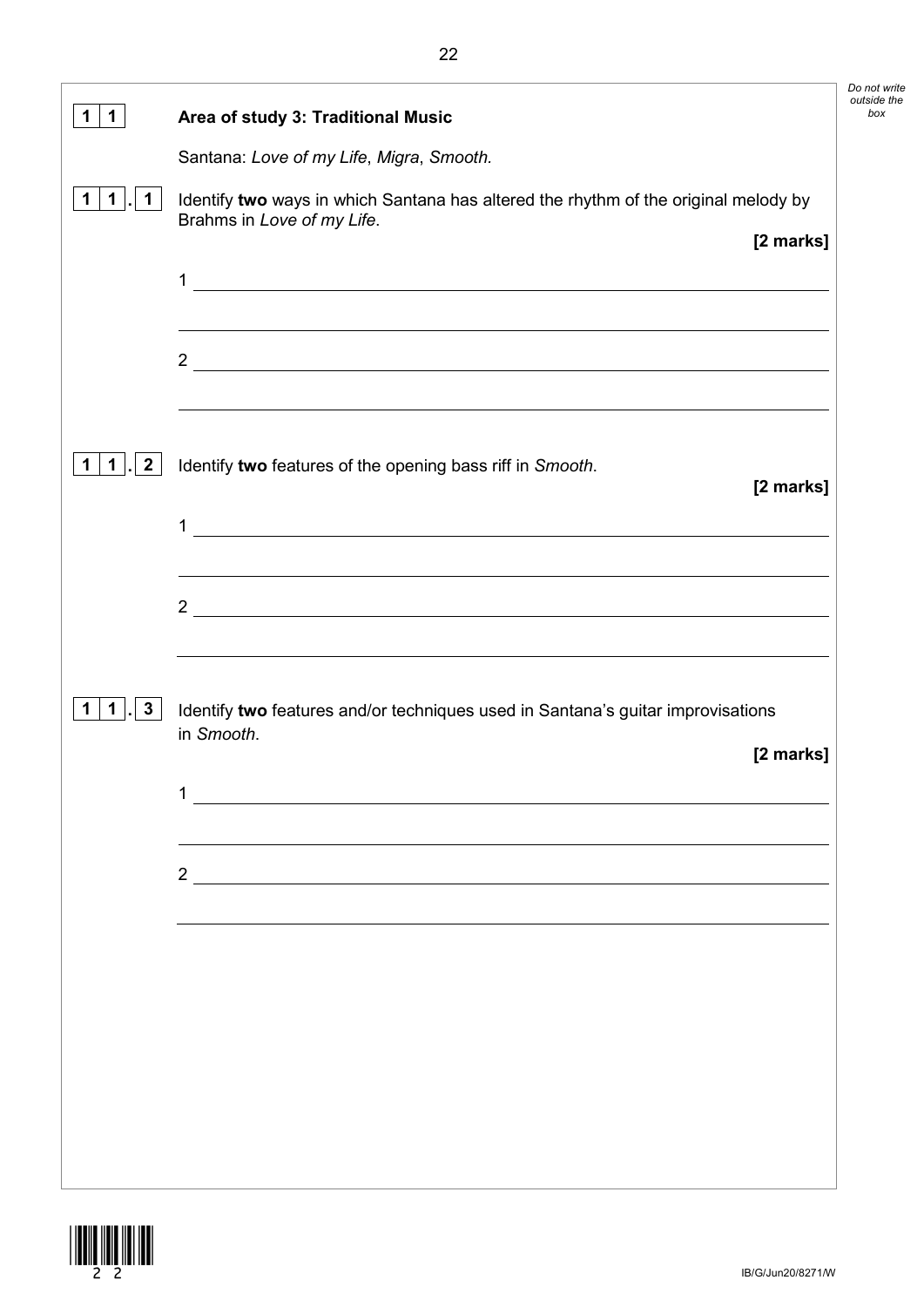| $\overline{\mathbf{4}}$<br>$1 \mid$<br>$\mathbf 1$<br>$\overline{\phantom{a}}$ | Explain how Santana's use of rhythm, melody, instrumentation and/or<br>texture in Migra reflected the characteristics of Latin American music. |           | Do not write<br>outside the<br>box |
|--------------------------------------------------------------------------------|------------------------------------------------------------------------------------------------------------------------------------------------|-----------|------------------------------------|
|                                                                                |                                                                                                                                                | [8 marks] |                                    |
|                                                                                |                                                                                                                                                |           |                                    |
|                                                                                |                                                                                                                                                |           |                                    |
|                                                                                |                                                                                                                                                |           |                                    |
|                                                                                |                                                                                                                                                |           |                                    |
|                                                                                |                                                                                                                                                |           |                                    |
|                                                                                |                                                                                                                                                |           |                                    |
|                                                                                |                                                                                                                                                |           |                                    |
|                                                                                |                                                                                                                                                |           |                                    |
|                                                                                |                                                                                                                                                |           |                                    |
|                                                                                |                                                                                                                                                |           |                                    |
|                                                                                |                                                                                                                                                |           |                                    |
|                                                                                |                                                                                                                                                |           |                                    |
|                                                                                |                                                                                                                                                |           |                                    |
|                                                                                |                                                                                                                                                |           |                                    |
|                                                                                |                                                                                                                                                |           |                                    |
|                                                                                |                                                                                                                                                |           |                                    |
|                                                                                | Extra space                                                                                                                                    |           |                                    |
|                                                                                |                                                                                                                                                |           |                                    |
|                                                                                |                                                                                                                                                |           |                                    |
|                                                                                |                                                                                                                                                |           |                                    |
|                                                                                |                                                                                                                                                |           |                                    |
|                                                                                |                                                                                                                                                |           |                                    |
|                                                                                |                                                                                                                                                |           |                                    |
|                                                                                |                                                                                                                                                |           |                                    |
|                                                                                |                                                                                                                                                |           | 14                                 |
|                                                                                |                                                                                                                                                |           |                                    |

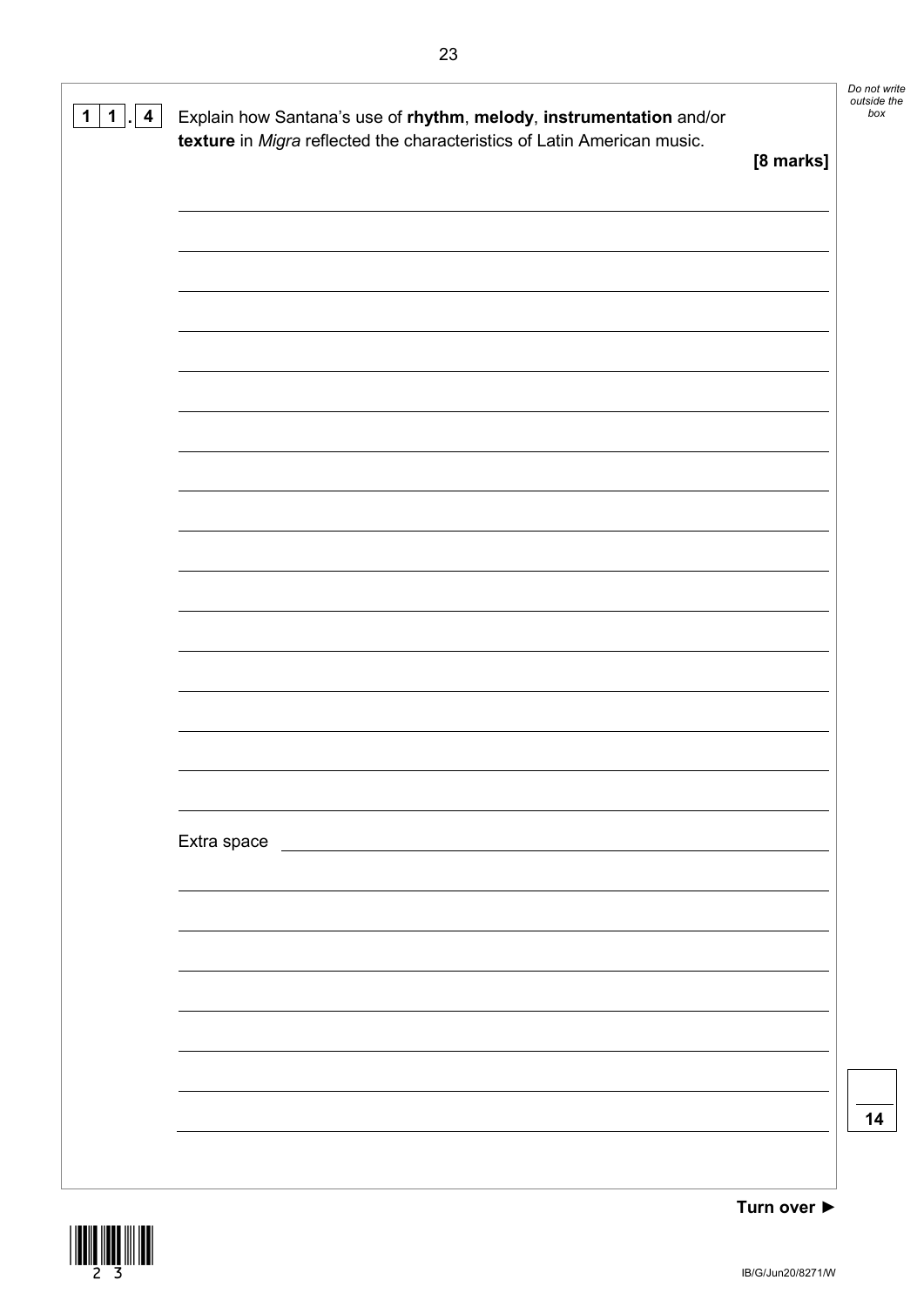| $\mathbf{2}$                              | Area of study 4: Western Classical Tradition since 1910                                                                                                                                               |
|-------------------------------------------|-------------------------------------------------------------------------------------------------------------------------------------------------------------------------------------------------------|
|                                           | Copland: Saturday Night Waltz, Hoedown from Rodeo.                                                                                                                                                    |
| $2^{\circ}$<br>$\mathbf 1$<br>$\mathbf 1$ | Identify two features of the introduction of Saturday Night Waltz (bars 1-8) which<br>contrast with the rest of the movement.                                                                         |
|                                           | [2 marks]<br>1<br><u> 1989 - Johann Stein, fransk politik (d. 1989)</u>                                                                                                                               |
|                                           | $2 \overline{ }$                                                                                                                                                                                      |
| $2^{\prime}$<br>$\mathbf{2}$              | Identify two features of melodic movement in the meno mosso section of Saturday<br>Night Waltz.                                                                                                       |
|                                           | [2 marks]                                                                                                                                                                                             |
|                                           | 1                                                                                                                                                                                                     |
|                                           | 2 $\overline{\phantom{a}}$                                                                                                                                                                            |
| $2^{\circ}$<br>$\mathbf{3}$<br>1          | ,我们也不会有什么。""我们的人,我们也不会有什么?""我们的人,我们也不会有什么?""我们的人,我们也不会有什么?""我们的人,我们也不会有什么?""我们的人<br>Identify two ways in which Copland gives the effect of using just a chamber orchestra<br>in Saturday Night Waltz. |
|                                           | [2 marks]                                                                                                                                                                                             |
|                                           | 1                                                                                                                                                                                                     |
|                                           |                                                                                                                                                                                                       |
|                                           |                                                                                                                                                                                                       |
|                                           |                                                                                                                                                                                                       |
|                                           |                                                                                                                                                                                                       |
|                                           |                                                                                                                                                                                                       |
|                                           |                                                                                                                                                                                                       |
|                                           |                                                                                                                                                                                                       |



*Do not write outside the*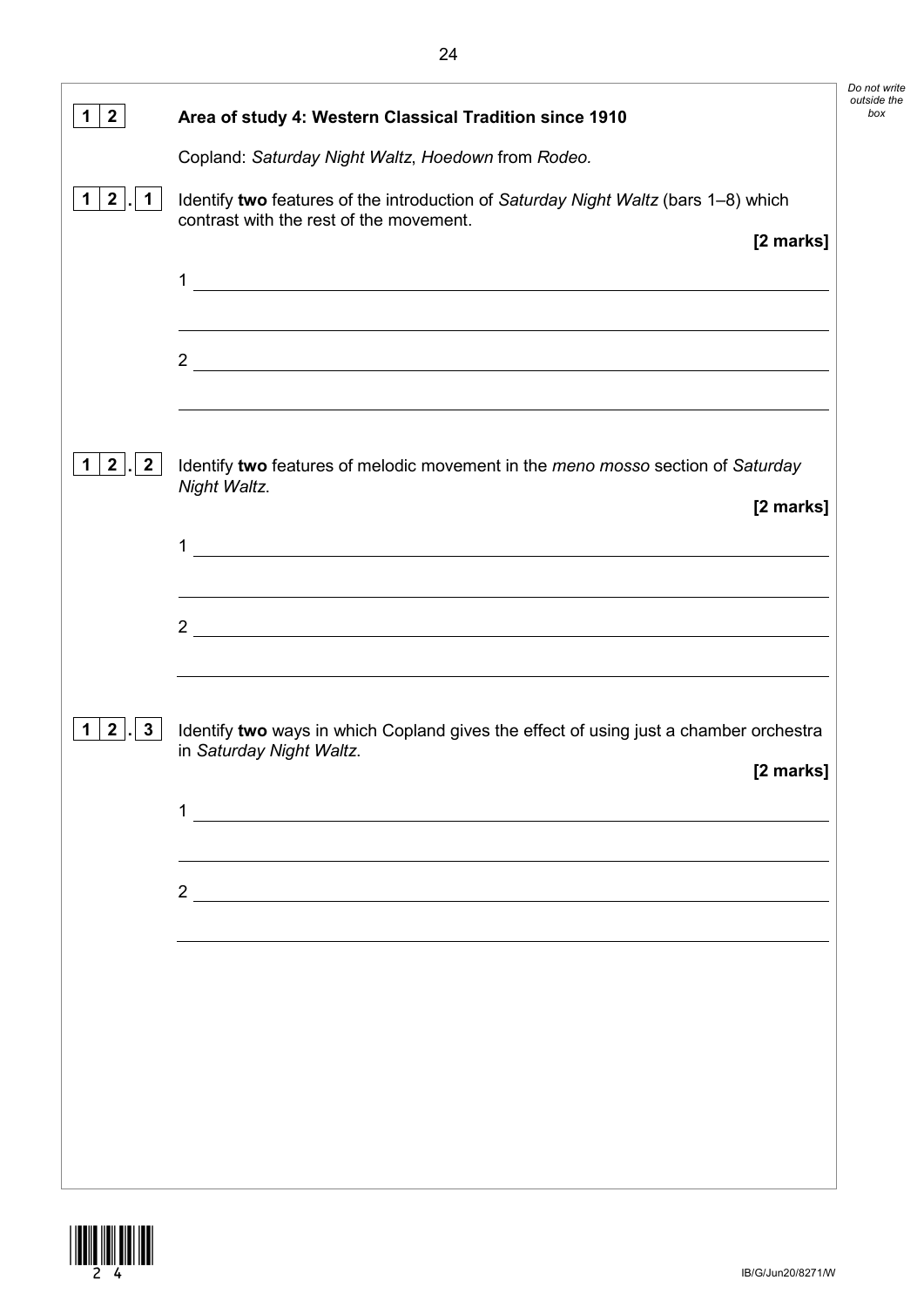| 2 <br>$\mathbf 1$<br>$\overline{4}$ | Explain how Copland's use of rhythm, melody, harmony, and/or instrumentation<br>in Hoedown reflected its role as ballet music composed since 1910. | Do not write<br>outside the<br>box |
|-------------------------------------|----------------------------------------------------------------------------------------------------------------------------------------------------|------------------------------------|
|                                     | [8 marks]                                                                                                                                          |                                    |
|                                     |                                                                                                                                                    |                                    |
|                                     |                                                                                                                                                    |                                    |
|                                     |                                                                                                                                                    |                                    |
|                                     |                                                                                                                                                    |                                    |
|                                     |                                                                                                                                                    |                                    |
|                                     |                                                                                                                                                    |                                    |
|                                     |                                                                                                                                                    |                                    |
|                                     |                                                                                                                                                    |                                    |
|                                     |                                                                                                                                                    |                                    |
|                                     |                                                                                                                                                    |                                    |
|                                     |                                                                                                                                                    |                                    |
|                                     |                                                                                                                                                    |                                    |
|                                     |                                                                                                                                                    |                                    |
|                                     |                                                                                                                                                    |                                    |
|                                     |                                                                                                                                                    |                                    |
|                                     |                                                                                                                                                    |                                    |
|                                     | Extra space                                                                                                                                        |                                    |
|                                     |                                                                                                                                                    |                                    |
|                                     |                                                                                                                                                    |                                    |
|                                     |                                                                                                                                                    |                                    |
|                                     |                                                                                                                                                    |                                    |
|                                     |                                                                                                                                                    |                                    |
|                                     |                                                                                                                                                    |                                    |
|                                     |                                                                                                                                                    | 14                                 |
|                                     | <b>END OF QUESTIONS</b>                                                                                                                            |                                    |

\*25\*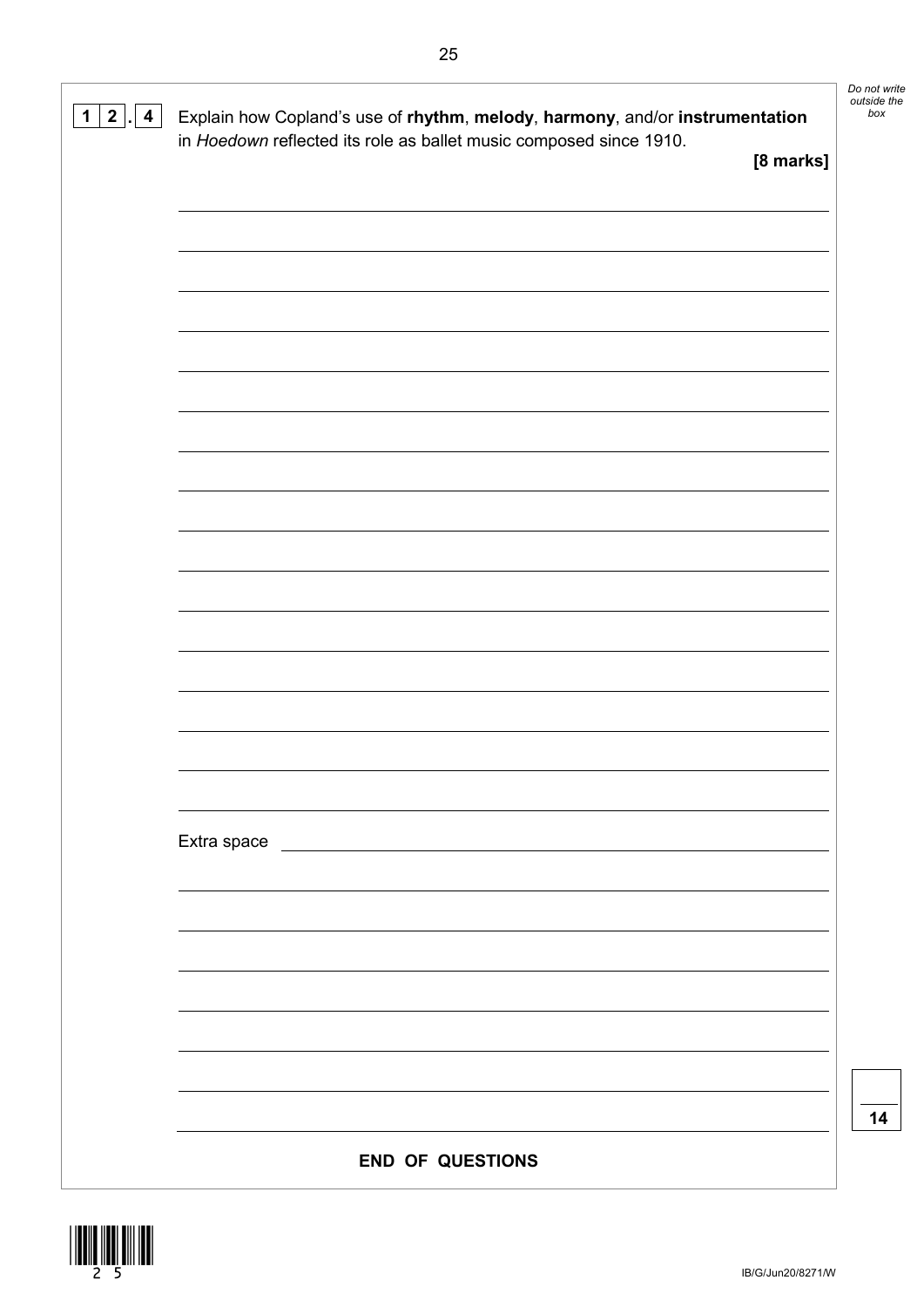

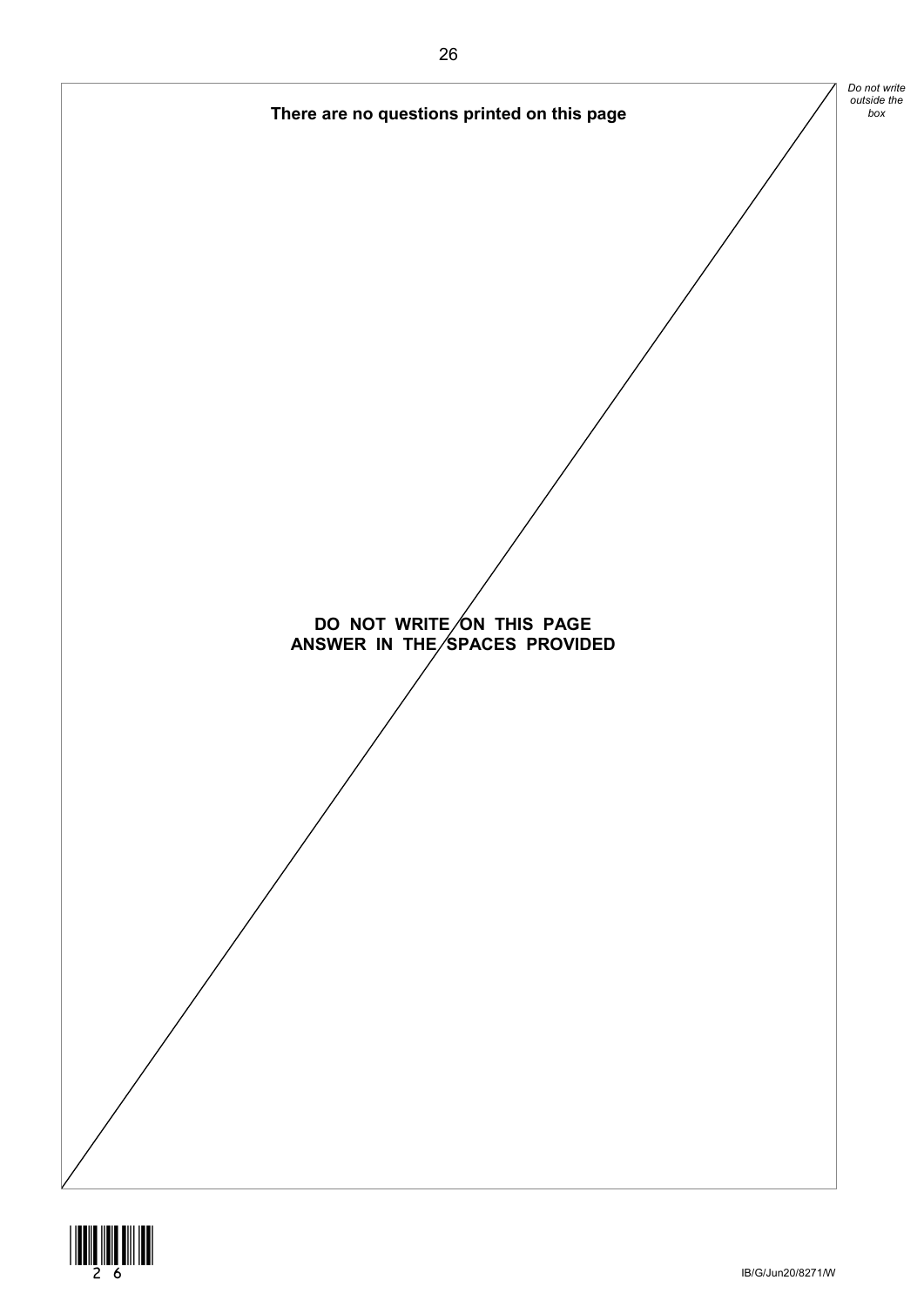| Question<br>number | Additional page, if required.<br>Write the question numbers in the left-hand margin. |  |
|--------------------|--------------------------------------------------------------------------------------|--|
|                    |                                                                                      |  |
|                    |                                                                                      |  |
|                    |                                                                                      |  |
|                    |                                                                                      |  |
|                    |                                                                                      |  |
|                    |                                                                                      |  |
|                    |                                                                                      |  |
|                    |                                                                                      |  |
|                    |                                                                                      |  |
|                    |                                                                                      |  |
|                    |                                                                                      |  |
|                    |                                                                                      |  |
|                    |                                                                                      |  |
|                    |                                                                                      |  |
|                    |                                                                                      |  |
|                    |                                                                                      |  |
|                    |                                                                                      |  |
|                    |                                                                                      |  |
|                    |                                                                                      |  |
|                    |                                                                                      |  |
|                    |                                                                                      |  |
|                    |                                                                                      |  |
|                    |                                                                                      |  |
|                    |                                                                                      |  |
|                    |                                                                                      |  |
|                    |                                                                                      |  |
|                    |                                                                                      |  |
|                    |                                                                                      |  |
|                    |                                                                                      |  |
|                    |                                                                                      |  |
|                    |                                                                                      |  |
|                    |                                                                                      |  |
|                    |                                                                                      |  |
|                    |                                                                                      |  |
|                    |                                                                                      |  |